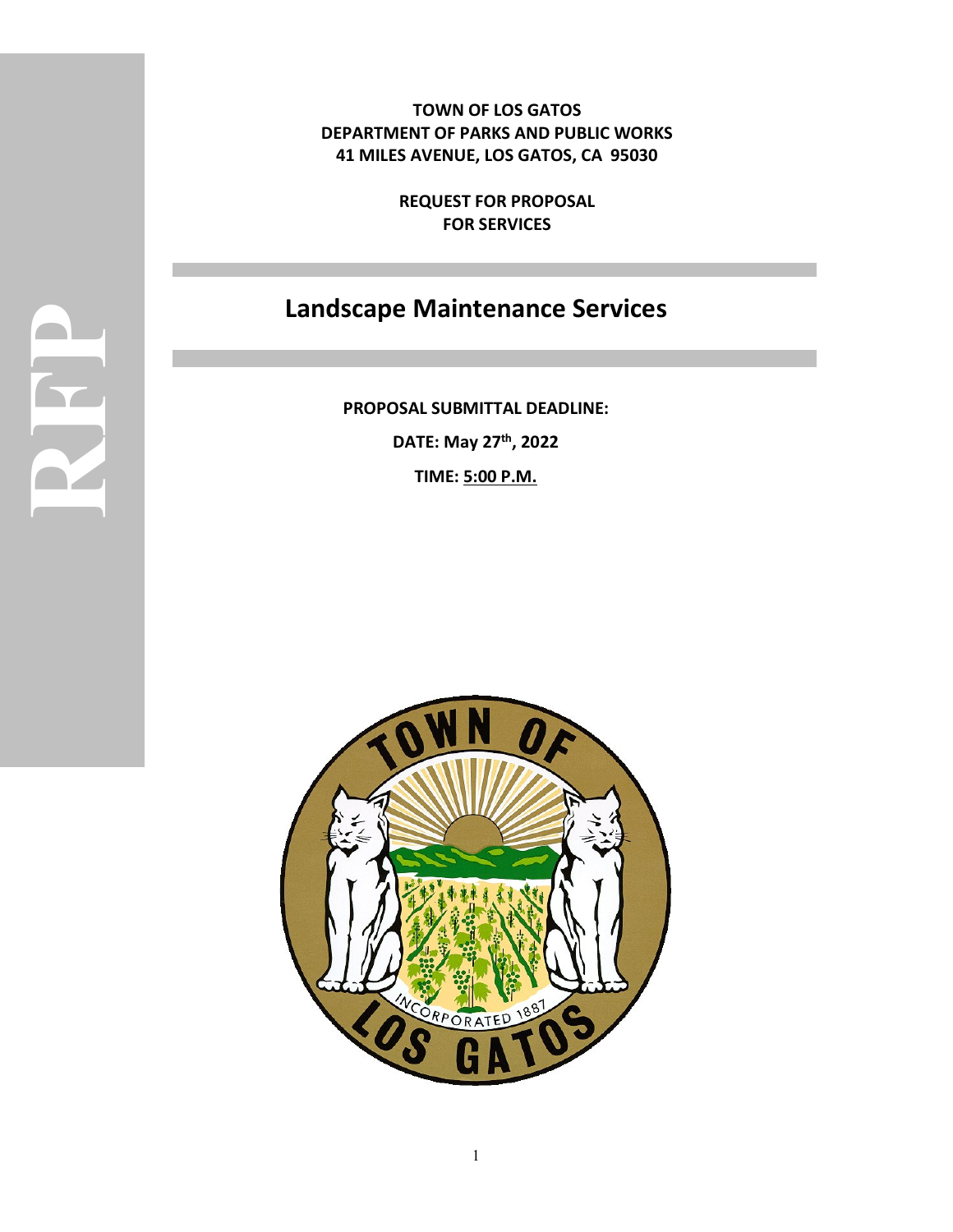# **1. INTRODUCTION**

The Town of Los Gatos ("Town") is soliciting Request for Proposals (RFP) from qualified firms to perform mowing, edging, turf renovation, fertilization, and landscape maintenance for Town parks, median islands, and landscape and lighting special assessment district areas. The selected proposer will be expected to deliver complete, high-quality services, and to consult and work with Town staff and others who are involved with the services. The award of any contract shall be the sole discretion of the Town. It is the intent to make one award to one Bidder for all requirements. The Town reserves the right to make multiple awards depending on the Town's needs and what is in the best interest of the Town, and to decrease quantiles based on budget constraints.

### **More detailed information on the project is included in Attachment A.**

# **2. ATTACHMENTS**

The attachments below are included with this Request for Proposal ("RFP"). The items identified with an asterisk (\*) must be completed, signed by the appropriate representative of the company, and returned with the submittal.

Attachment A – Scope of Services Attachment B – Proposer's Information Form\* Attachment C – Agreement for Services Attachment D – Cost Proposal Format\*

### **3. INSTRUCTIONS TO PROPOSERS**

- 3.1 Pre-proposal Conference: All interested proposers are required to attend a mandatory pre-bid meeting on **Tuesday May 17th, 2022 at 12:30 p.m**. at the Town of Los Gatos Service Center Administrative Building located at 41 Miles Avenue. The mandatory meeting will be followed by optional site visit to all locations.
- 3.2 Examination of Proposal Documents. The submission of a proposal shall be deemed a representation and certification by the Proposer that they:
	- 3.2.1 Have carefully read and fully understand the information that was provided by the Town to serve as the basis for submission of this proposal.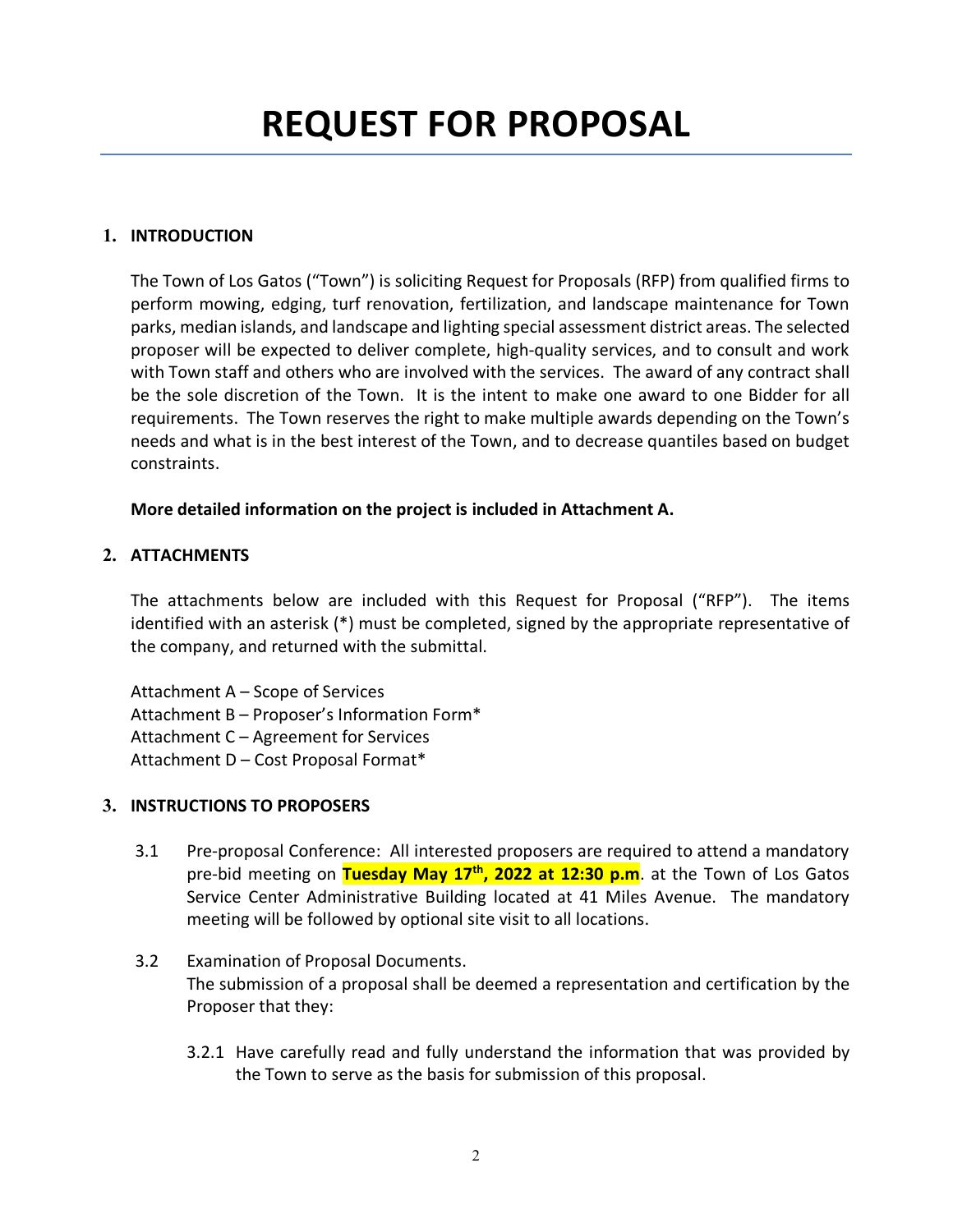- 3.2.2 Have the capability to successfully undertake and complete the responsibilities and obligations of the proposal being submitted.
- 3.2.3 Represent that all information contained in the proposal is true and correct.
- 3.2.4 Did not, in any way, collude, conspire to agree, directly or indirectly, with any person, firm, corporation or other Proposer in regard to the amount, terms or conditions of this proposal.
- 3.2.5 Acknowledge that the Town has the right to make any inquiry it deems appropriate to substantiate or supplement information supplied by Proposer, and Proposer hereby grants the Town permission to make these inquiries, and to provide any and all related documentation in a timely manner.
- 3.3 No request for modification of the proposal shall be considered after its submission on grounds that Proposer was not fully informed of any fact or condition.
- 3.4 Questions.

Any questions by the Proposer regarding this RFP or the project must be put in writing and received by the Town no later than  $3:00$  p.m. on May  $20<sup>th</sup>$ , 2022. Correspondence shall be addressed to:

Jim Harbin Department of Parks and Public Works 41 Miles Avenue Los Gatos, CA, 95030 Telephone: (408) 399-5775 E-mail: jharbin@losgatosca.gov (Preferred)

The Town shall not be responsible for nor be bound by any oral instructions, interpretations, or explanations issued by the Town or its representatives.

Responses from the Town to questions by any Proposer will be communicated in writing to all recipients of this RFP. Questions received after the date and time stated above will not be accepted and will be returned to sender/s without response.

3.5 Addenda.

Any addenda issued by Town shall be in writing, shall become a part of this RFP, and shall be acknowledged and responded to by Proposer.

3.6 Submission of Proposals: All proposals shall be submitted to:

> Jim Harbin Department of Parks and Public Works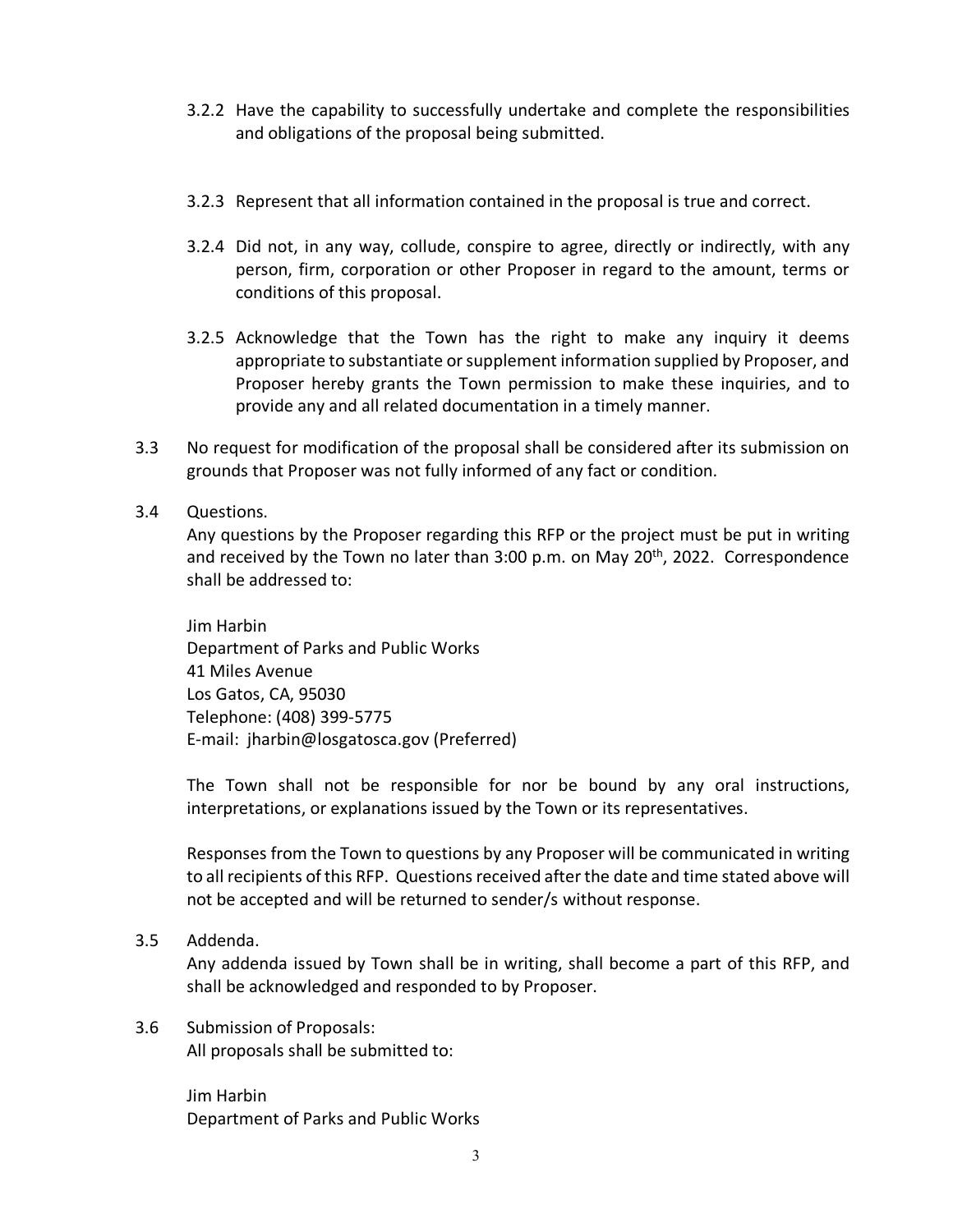41 Miles Avenue Los Gatos, CA, 95030 Telephone: (408) 399-5775

Proposals must be delivered no later than **5:00 pm on May 27th, 2022**. All proposals received after that time will not be accepted.

3.7 Withdrawal of Proposals.

A Proposer may withdraw its proposal at any time before the expiration of the time for submission of proposals as provided in the RFP by delivering a written request for withdrawal signed by, or on behalf of, the Proposer.

### **4. RIGHTS OF THE TOWN OF LOS GATOS**

This RFP does not commit the Town to enter into a contract, nor does it obligate the Town to pay for any costs incurred in preparation and submission of proposals or in anticipation of a contract. The Town reserves the right to:

- **Make the selection based on its sole discretion;**
- Reject any and all proposals;
- **.** Issue subsequent Requests for Proposals;
- Postpone opening proposals for its own convenience;
- Remedy errors in the Request for Proposals process;
- Approve or disapprove the use of particular subconsultants;
- Negotiate with any, all or none of the Proposers regarding project scope;
- Accept other than the lowest cost offer;
- Waive informalities and irregularities in the Proposals; and/or
- **Enter into an agreement with another Proposer in the event the originally selected** Proposer defaults or fails to execute an agreement with the Town.

An agreement shall not be binding or valid with the Town unless and until it is executed by authorized representatives of the Town and of the Proposer.

### **5. RFP TIMELINE**

The Town intends to select a contractor prior to July 1, 2022. The Town may, at its own discretion, conduct interviews and other evaluations of some, all, or none of the applicants prior to selection. The Town will select the firm that best meets the needs of the Town.

# **6. INFORMATION TO BE SUBMITTED**

These guidelines govern the format and content of the proposal. The intent of the RFP is to encourage responses that clearly communicate the Proposer's understanding of the Town's requirements and the contractor's ability to meet those requirements.

In addition to the items included within this RFP and attachments A-D, the proposal should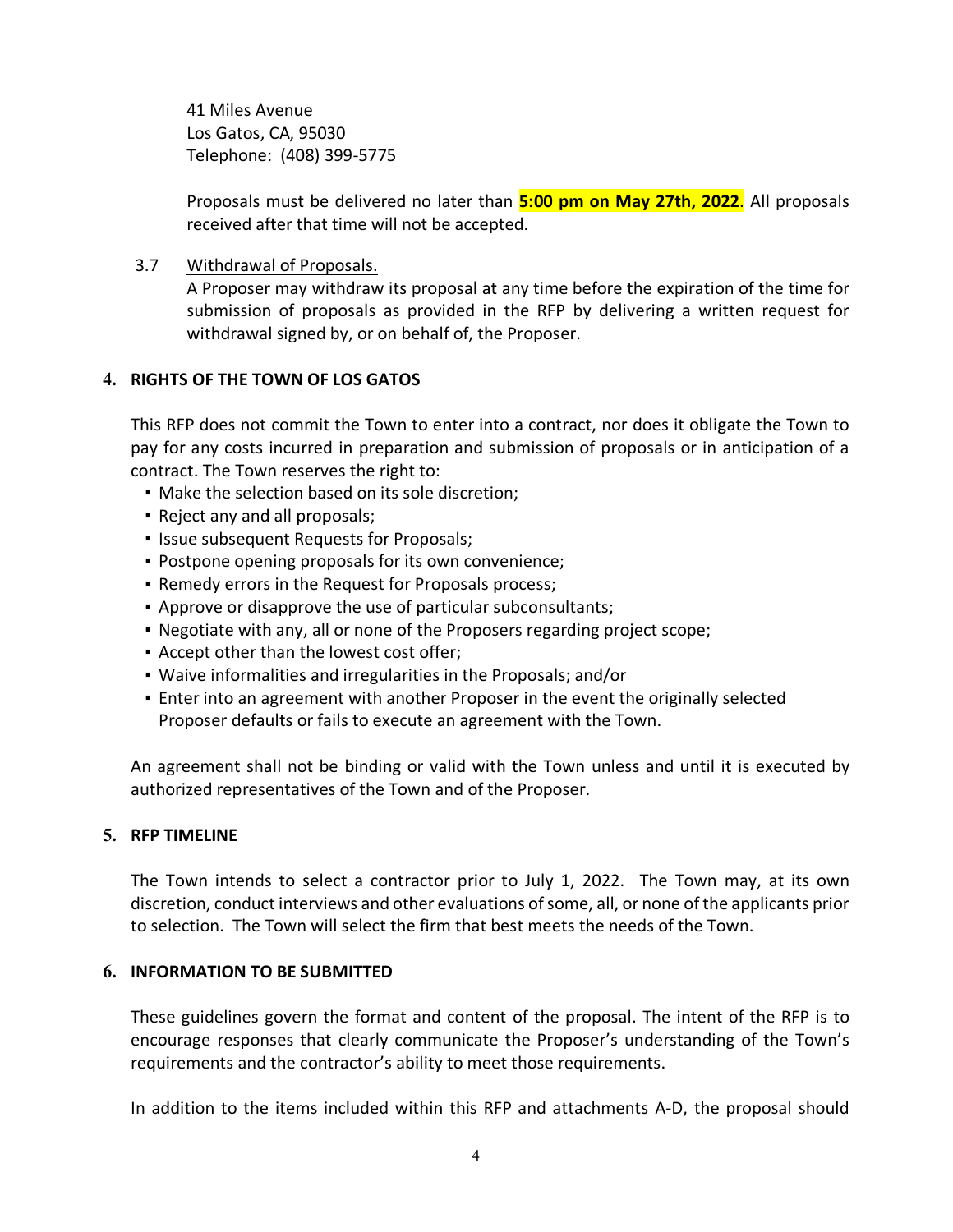include the following information:

- Cover letter describing how the consultant can meet the needs of the Town.
- Relevant experience and expertise of the firm.
- Identification of the project team, including the main project contact.
- Resumes for the project team identifying relevant experience.
- Description of and three references for projects of similar size and scope.
- Other relevant information to assist the Town in its selection.

### **7. CONTRACT TYPE AND METHOD OF PAYMENT**

It is anticipated that the agreement resulting from this RFP, if awarded, will be an Agreement for Services. The method of payment to the successful Proposer shall be for services provided based on established rates for services with a maximum "not to exceed" fee as set by the Proposer in the proposal or as negotiated between the Proposer and the Town as being the maximum cost to perform all work. This figure shall include direct costs and overhead, such as, but not limited to, materials, delivery, transportation, communications, and any subcontracted items of work.

Proposers shall be prepared to accept the terms and conditions of the Agreement, including Insurance Requirements.

The above factors will be considered in evaluating proposals. Proposals that take exceptions to the proposed Agreement may be determined by the Town, at its sole discretion, to be unacceptable and no longer considered for award.

### **8. INSURANCE REQUIREMENTS**

The selected Proposer(s), at Proposer's sole cost and expense and for the full term of the agreement or any extension thereof, shall obtain and maintain, at a minimum, all the insurance requirements outlined.

All policies, endorsements, certificates and/or binders shall be subject to the approval of the Town of Los Gatos as to form and content. These requirements are subject to amendment or waiver, if so approved in writing by the Town of Los Gatos. The selected Proposer agrees to provide the Town with a copy of said policies, certificates and/or endorsement upon award of Agreement.

### **9. PUBLIC NATURE OF PROPOSAL MATERIAL**

Responses to this RFP become the exclusive property of the Town of Los Gatos. At such time as the Town awards a contract, all proposals received in response to this RFP become a matter of public record and shall be regarded as public records, with the exception of those elements in each proposal which are defined by the Proposer as business or trade secrets and plainly marked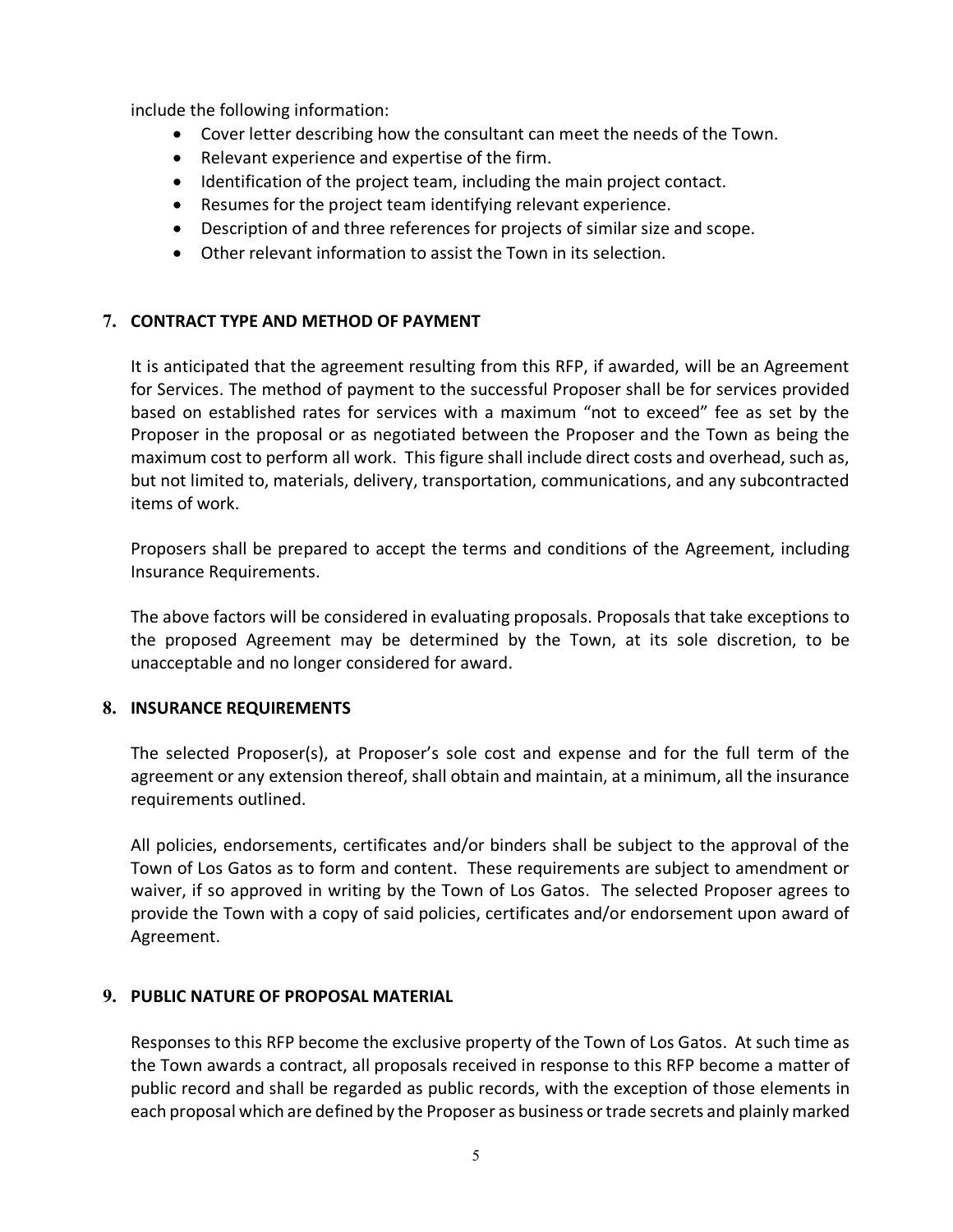as "Confidential," "Trade Secret," or "Proprietary." The Town shall not in any way be liable or responsible for the disclosure of any such proposal or portions thereof, if they are not plainly marked as "Confidential," "Trade Secret," or "Proprietary," or if disclosure, in the Town's sole discretion, is required under the California Public Records Act as addressed below. Any proposal which contains language purporting to render all or significant portions of the proposal "Confidential," "Trade Secret," or "Proprietary" shall be regarded as non-responsive.

Although the California Public Records Act recognizes that certain confidential trade secret information may be protected from disclosure, the Town of Los Gatos may determine, in its sole discretion that the information that a Proposer submits is not a trade secret. If a request is made for information marked "Confidential," "Trade Secret," or "Proprietary," the Town shall provide the Proposer who submitted the information reasonable notice to allow the Proposer to seek protection from disclosure by a court of competent jurisdiction, at the Proposer's sole expense.

#### **10. COLLUSION**

By submitting a proposal, each Proposer represents and warrants that its proposal is genuine and made in the interest of or on behalf of any person not named therein; that the Proposer has not directly induced or solicited any other person to submit a sham proposal or any other person to refrain from submitting a proposal; and that the Proposer has not in any manner sought collusion to secure any improper advantage over any other person submitting a proposal.

#### **11. DISQUALIFICATION**

Factors, such as, but not limited to, any of the following, may disqualify a proposal without further consideration:

- **Example 2** Evidence of collusion, directly or indirectly, among Proposers in regard to the amount, terms or conditions of this proposal.
- . Any attempt to improperly influence any member of the evaluation team;
- Existence of any lawsuit, unresolved contractual claim or dispute between Proposer and the Town;
- Evidence of incorrect information submitted as part of the proposal;
- **Evidence of Proposer's inability to successfully complete the responsibilities and obligations** of the proposal; and
- Proposer's default under any previous agreement with the Town.

#### **12. NON-CONFORMING PROPOSAL**

A proposal shall be prepared and submitted in accordance with the provisions of these RFP instructions and specifications. Any alteration, omission, addition, variance, or limitation of, from or to a proposal may be sufficient grounds for non-acceptance of the proposal, at the sole discretion of the Town.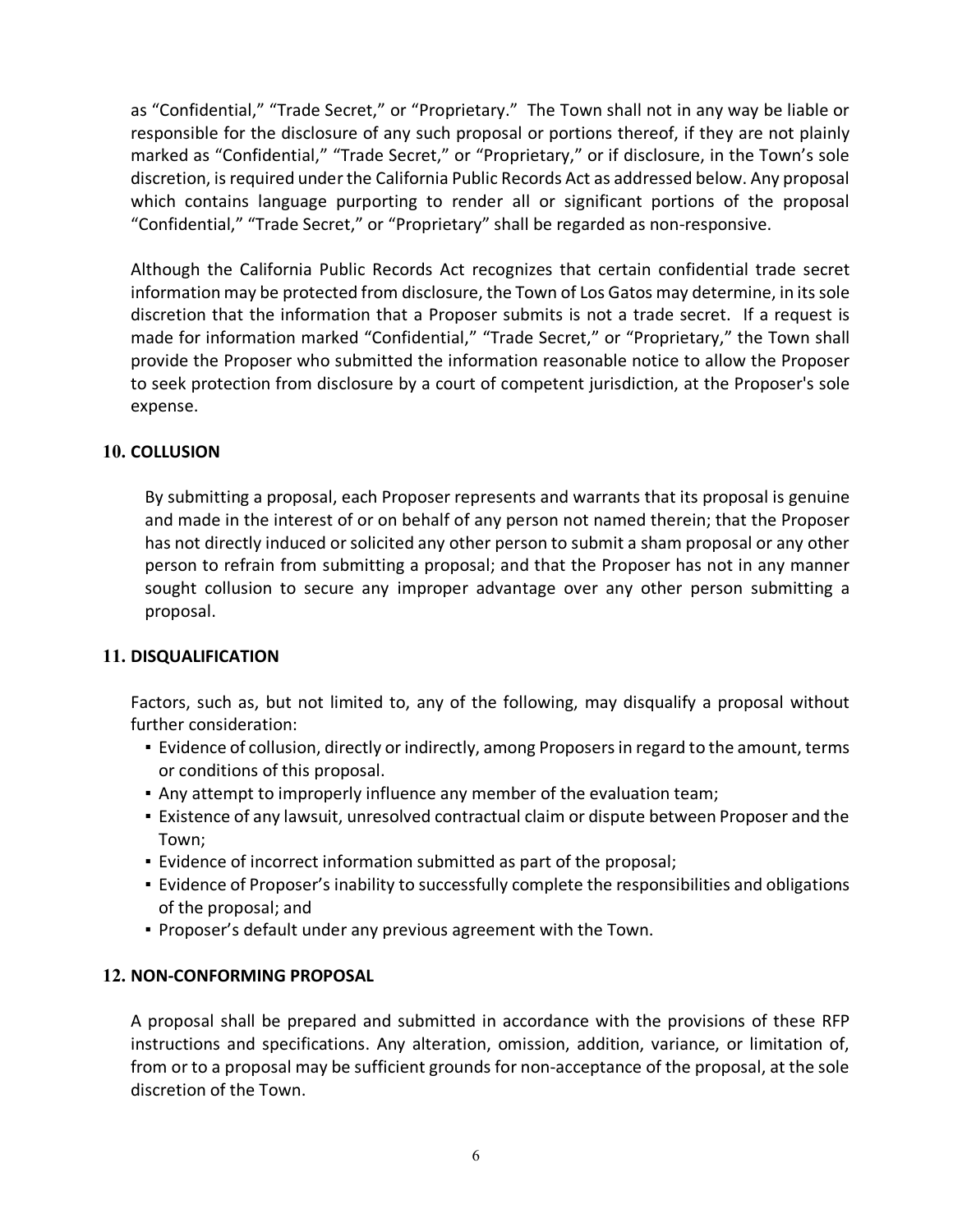#### **13. GRATUITIES**

No person shall offer, give or agree to give any Town employee any gratuity, discount or offer of employment in connection with the award of contract by the Town. No Town employee shall solicit, demand, accept or agree to accept from any other person a gratuity, discount or offer of employment in connection with a Town contract.

#### **14. FIRMS OR PERSONS NOT ELIGIBLE TO SUBMIT A PROPOSAL**

To avoid any conflict of interest or perception of a conflict of interest, Proposer(s) selected to provide contractual services under this RFP will be subject to the following requirements:

The consultant or other entity who works on the procurement will be precluded from submitting proposals or bids as a prime consultant or subconsultant.

The consultant or any other entity who participated in the procurement shall not have a financial, ownership or other interest in any potential Proposer.

#### **15. TERM OF AGREEMENT**

The initial term of this agreement is anticipated to be for five years, subject to appropriation of funds, notwithstanding any other provision in this agreement.

#### **16. PREVAILING WAGES**

In accordance with the provisions of Sections 1770 et seq., of the Labor Code, the Director of the Industrial Relations of the State of California has determined the general prevailing rate of wages applicable to the work to be done. Service Provider will be required to pay to all persons employed on the project by the Service Provider sums not less than the sums set forth in the documents entitled "General Prevailing Wage Determination made by the Director of Industrial Relations pursuant to California Labor Code, part 7, Chapter 1, Article 2, Sections 1770, 1773, 1773.1." These documents may be obtained from the State of California.

Pursuant to Labor Code section 1725.5, no contractor or subcontractor may be awarded a contract for public works on a public works project unless registered with the Department of Industrial Relations.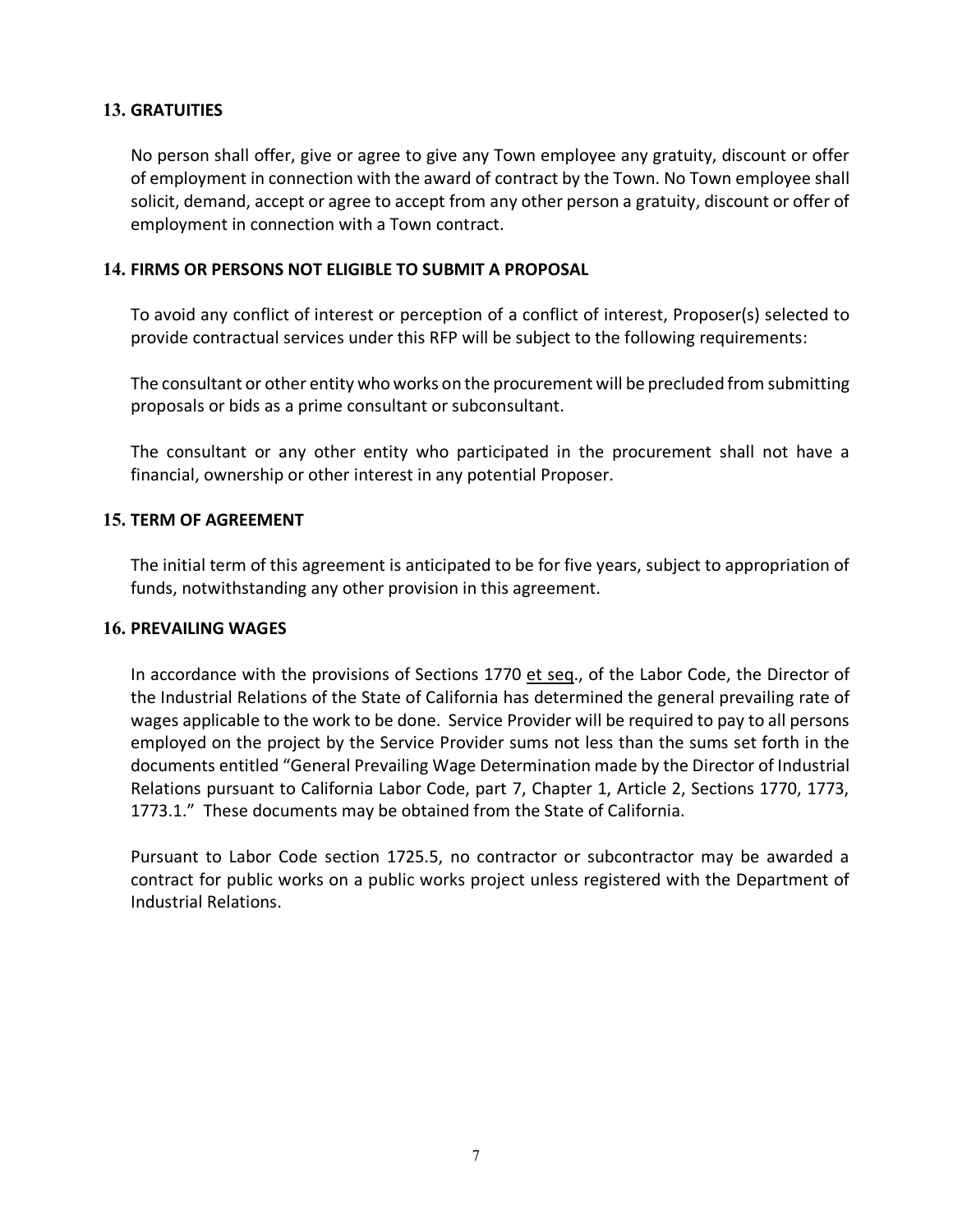### **ATTACHMENT A Scope of Services**

# **Description of Median and Facilities Landscaping Work and Locations**

#### **Base Bid Locations:**

- 1. Highway 9 between University Ave. and west of Massol Ave.
- 2. Highway 9 between Los Gatos Blvd. and University Ave.
- 3. Oka Rd. hillsides between Courtside and W. Mozart Ave.
- 4. Los Gatos Blvd. in front of Van Meter School to Lark Ave.
- 5. Blossom Hill Rd. between Los Gatos Blvd. and Cherry Blossom Ln.
- 6. Los Gatos-Almaden and Los Gatos Blvd, triangle lawn.
- 7. Los Gatos-Almaden Rd. at Los Gatos Blvd. next to triangle median.
- 8. Lark Ave. between Los Gatos Blvd. and Winchester Blvd.
- 9. Winchester Blvd. in front of the Lark Ave. Fire Station to E. Division Street.
- 10. Pollard Rd. north and south hillsides and the median island between York Ave. and Wedgwood Ave.
- 11. 162 Wedgewood Ave. between Pollard Rd. and Calle Marguerita.
- 12. More Ave. between Pollard Ave. and Roxbury Ln.
- 13. Police Operations Building front area.
- 14. 4 Tait Ave. property (old museum site)
- 15. 75 Church Ave. Forbes Mill site
- 16. Belwood Gateway median island s/o Blossom Hill Rd.

#### **ADD/ALT Locations:**

- 17. Almond Blossom Ln e/o Harwood Rd. median island
- 18. Harwood Rd. n/o Alerche Dr. median island
- 19. Vineyard Ct. median island
- 20. Marchmont Rd./Hilow Rd. roadside & eucalyptus row
- 21. Jaime Ct. w/o Harwood Rd.
- 22. Campanula Pl./ Carlton Ave. porkchop island
- 23. LG Library hillside off Villa Ave.
- 24. Hwy 9 between Los Gatos Blvd. and Bella Vista Bridge roadside
- 25. Worcester Loop median triangle
- 26. Blossom Hill Rd./University Ave. porkchop island
- 27. Lark Ave from Garden Hill Dr.to LG Creek Trail southside roadside
- 28. Wedgewood Ave. from Wimbledon Dr. to Granada Wy. southside roadside
- 29. Alpine Ave. Parking Lot

#### **Description of Services:**

1. **Shrubs** – Shrubs shall be pruned as necessary to encourage healthy, natural growth patterns for each specific variety. Pruning shall include thinning, shaping, and removing dead or diseased branches. Shrubs which may restrict visibility, such as those adjacent to left hand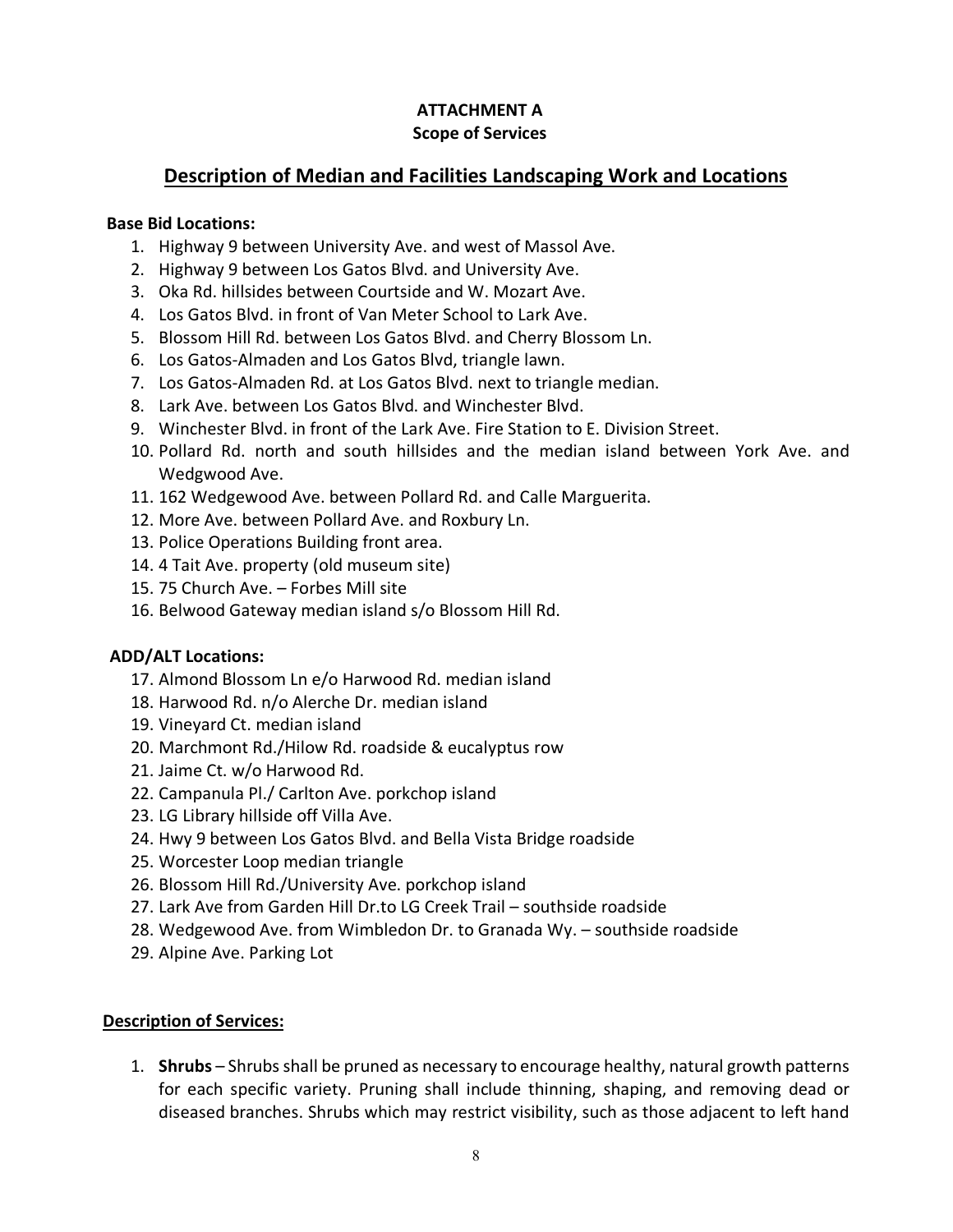turn lanes or those within 100 ft. of any intersection shall be kept within the height range of 12' – 36' as measured from the street level.

All shrubs shall be pruned back to clear all roadways, curbs, gutters, and sidewalks. Shrubs shall not block signs, utilities, utility meters or any other facilities located in the work areas. Shrubs shall not block access to controllers or electric valves and shall be pruned to minimize blockage of irrigation spray patterns.

2. **Trees –** Trees which are staked shall have supports kept in good condition. Any broken or damaged supports or ties shall be replaced on the next scheduled service day for the site. Staking shall remain in place until trees are fully capable of self-support. Trees which have low-hanging, diseased, and/or dead or broken branches shall be trimmed by the Contractor. Branches overhanging traffic lanes shall be kept side trimmed to face of curb line and to a minimum height of 12 ft, and 14 ft. where feasible.

All trees shall be pruned by qualified personnel using horticulturally sound methods and approved techniques. Trees shall be pruned to develop a structurally sound shape and healthy natural appearance. No excessive pruning or stubbing back will be allowed. Sucker growth originating at the crown or below shall be removed.

Trees knocked down by vehicular accidents or trees and large limbs blown down and blocking traffic lanes shall be immediately reported to the Town, which shall have the responsibility for cleanup of such trees and large limbs. Any time personal property of a citizen is damaged due to fallen trees or limbs, the Contractor shall notify the Town police department immediately. Any small branches 4 inches or less which fall or are blown down from median plantings causing no damage shall be removed and disposed of by the Contractor.

3. **Groundcovers** – All groundcover such as ivy and ice plant shall be kept always trimmed behind top of curb lines and out of drainage ditches, kept out of inter-planted shrubs and trees, and trimmed to keep all signs, poles, trees, guardrails, and utility meters clear.

Agapanthus (Lily of the Nile) where planted in masse, shall be treated as groundcover. Maintenance shall include removing all spent flower immediately following the flowering season.

4. **Watering** – Water is available from the Town's automatic and manual irrigation systems at the sites. Where no irrigation system exists, irrigation shall not be considered part of this contract. The Town shall pay for all water and electricity except for water usage in excess of that needed to maintain the landscape specified herein.

Automatic controllers within the median islands shall be programmed for watering prior to 6:00am or after 11:00pm. Automatic controller programs shall be adjusted to compensate for changes in the weather and site conditions. Contractor shall not turn on/off the irrigation system at the assigned backflow preventer during standard maintenance operations. Excessive run-off of water shall be avoided.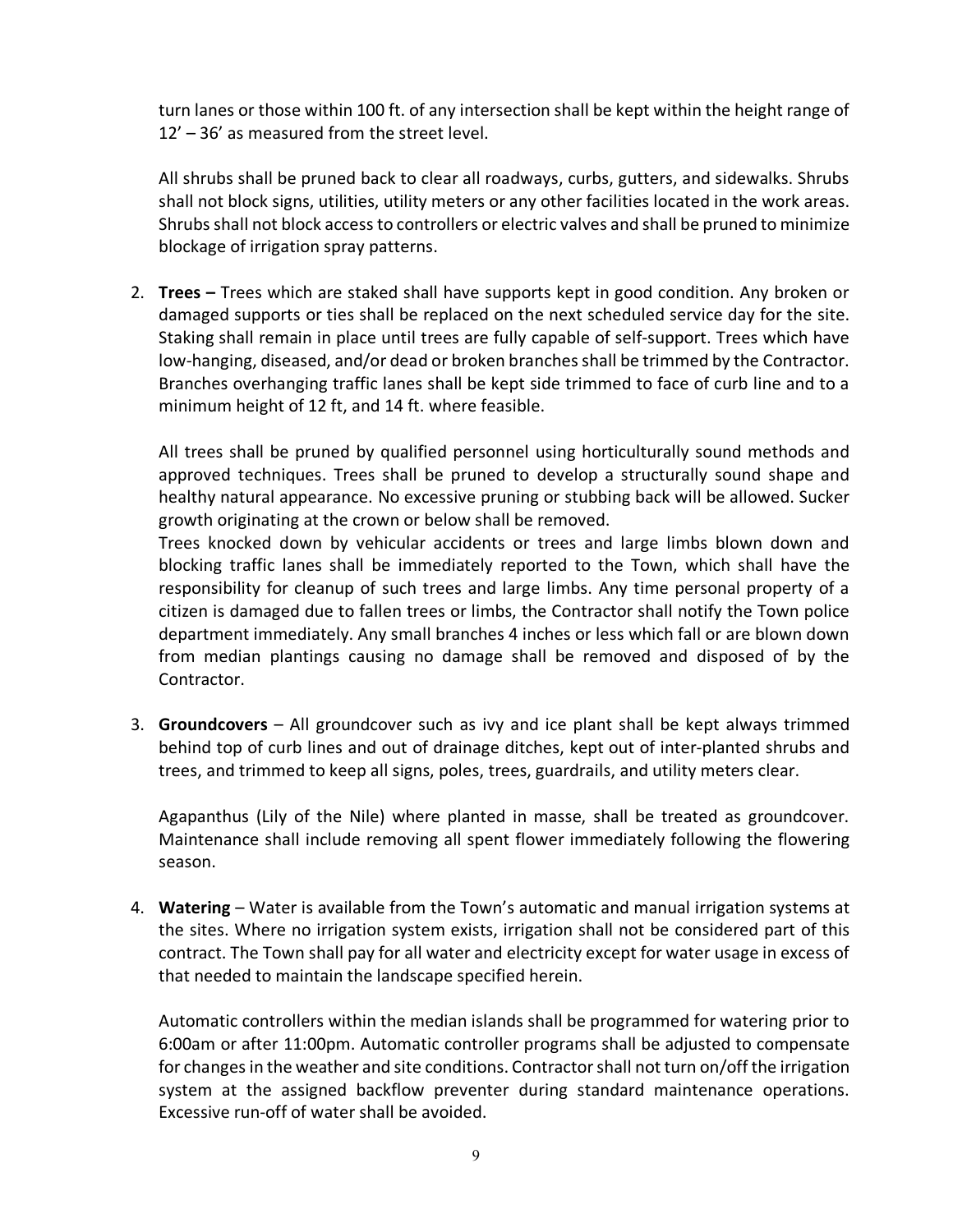Water shall not be allowed to pond or create a water-logged soil condition. Wasting of water or use of Town furnished water for means other than those directly related to maintenance of this project shall be prohibited.

Precautions shall be taken to prevent water from wetting pedestrians, vehicles, and pavement. Any soil washed into pavement shall be cleaned up and any eroded areas shall be filled in by the Contractor at their own expense.

5. **Irrigation System Maintenance**: - The Town shall be responsible for general maintenance of the irrigation system including piping, wiring, spray heads, electric valves, and automatic controllers. All irrigation parts and materials which are damaged or broken shall be reported to the Town. Contractor shall then submit in writing a written proposal 3 days after the discovery of the damage for repair/ replacement. A Town representative shall then determine if work shall be done by the Contractor or Town crews. Contractor is responsible for any damage caused by the Contractor.

The irrigation system shall be inspected by the Contractor on a per site visit basis during the maintenance period. It is the Contractor's responsibility to ensure that the system is operating correctly and that there is adequate coverage. All spray heads shall be kept clean and adjusted to maximize coverage and minimize overspray onto the roadway or other hardscape. Adjustments shall include raising or lowering spray heads to avoid obstructions to the flow of water and shall be done at the Contractor's expense.

All electric valves shall be kept flushed clean of sediment and debris and shall be maintained in proper working order. Valves should be kept well adjusted to ensure efficient operation of the irrigation system. The Contractor shall keep controllers clean and free of insects and grit.

No modifications amy be made to the existing automatic irrigation system without expressed approval by the Town. In the event of drought conditions, the Town shall have the authority to modify the watering requirements.

6. **Weed Control** – All areas within the work sites are to be kept free of weeds and volunteer tree growth. This includes but is not limited to all bare dirt areas and any weed growth within the ground cover and shrub plantings. Pedestrian walkways, medians and other paved areas are to be kept always weed free – this includes the area that extended 2 feet from the face of curb into the street area.

The Contractor shall comply with all rules, regulations, and license requirements of the California Department of Pesticides Regulation, the Department of Health, the Department of Industrial Relations, and all other agencies which govern the use of pesticides/ herbicides required in the performance of work on the contract.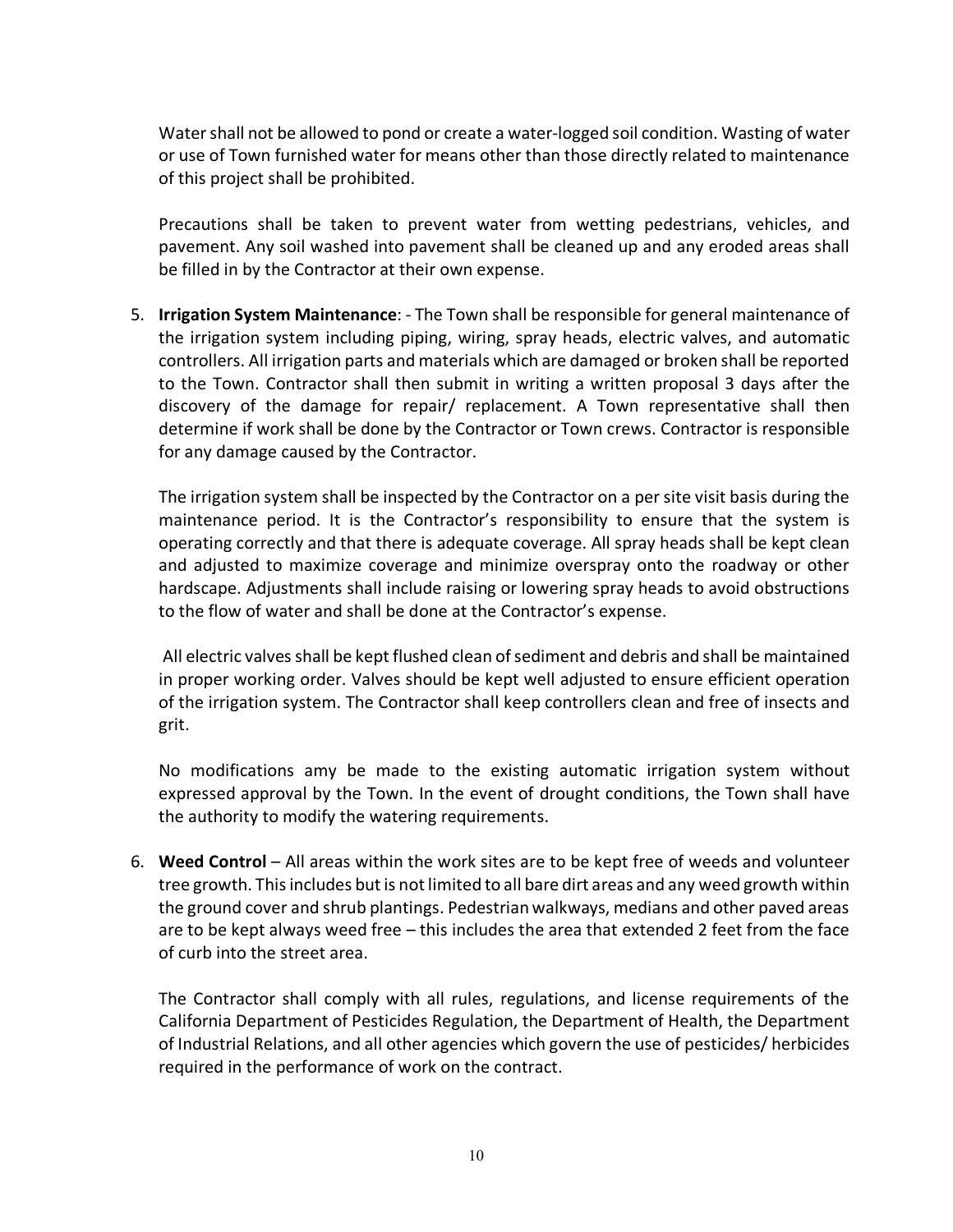All chemical applications are to be made with Contractor furnished Written Recommendations. Contractor is to supply the Town with a copy of Recommendations. Spray equipment and containers shall not be cleaned out and emptied on the site. Spray materials shall be non-staining.

- 7. **Disease and Insect Control** All landscape areas shall be maintained free of disease and harmful insects.
- 8. **Litter and Leaves** Litter, trash, leaves, and other debris shall be removed from the work sites each site visit or unless otherwise specified more often to maintain a neat and tidy appearance. Green Waste needs to be properly disposed of, and litter that is recyclable must be recycled.
- 9. **Disposal Fees**  All excess material shall become the property of the Contractor to be legally disposed of. The Town of Los Gatos will not reimburse the Contractor for any fees incurred.
- 10. **Traffic Control**  Traffic control including the use of traffic cones, barricades, advance warning signs, etc., shall comply with Caltrans standards.

Traffic lanes shall be kept open at all times except when maintenance work requires temporary closing of the lane immediately adjacent to the work area. At no time shall there be less than one lane open in each direction. The Contractor shall minimize closing of traffic lanes by parking maintenance vehicles for loading and unloading of materials and landscape maintenance equipment in the left-hand turn lane(s) at the beginning of the median taper. Appropriate safety devices shall be used as required.

The Contractor shall conduct maintenance operations so as to offer the least possible obstruction to the public and to abutting property owners.

Whenever the Contractor's operations create a potential hazard to traffic or to the public, they shall at their own expense furnish, erect, and maintain such safety equipment and take other precautions as are necessary to prevent damages or accidents or injury to the public and their employees. The contractor shall also furnish such flagmen as are necessary to give adequate warning to traffic or to the public of any dangerous conditions. All flagging costs shall be born solely by the Contractor.

If a hazardous condition is observed and the Town notifies the Contractor either directly or by telephone, the Contractor shall correct the condition immediately. If the Contractor fails to correct the hazardous condition immediately, the Town reserves the right to install or have installed the necessary safety equipment. The cost involved shall be deducted from any money due or to become due to the Contractor.

No material or equipment shall be stored on Town property without permission from Town staff. Any materials or equipment brought to the site for use during any one day shall be placed where it will not interfere with the free and safe passage of vehicular and pedestrian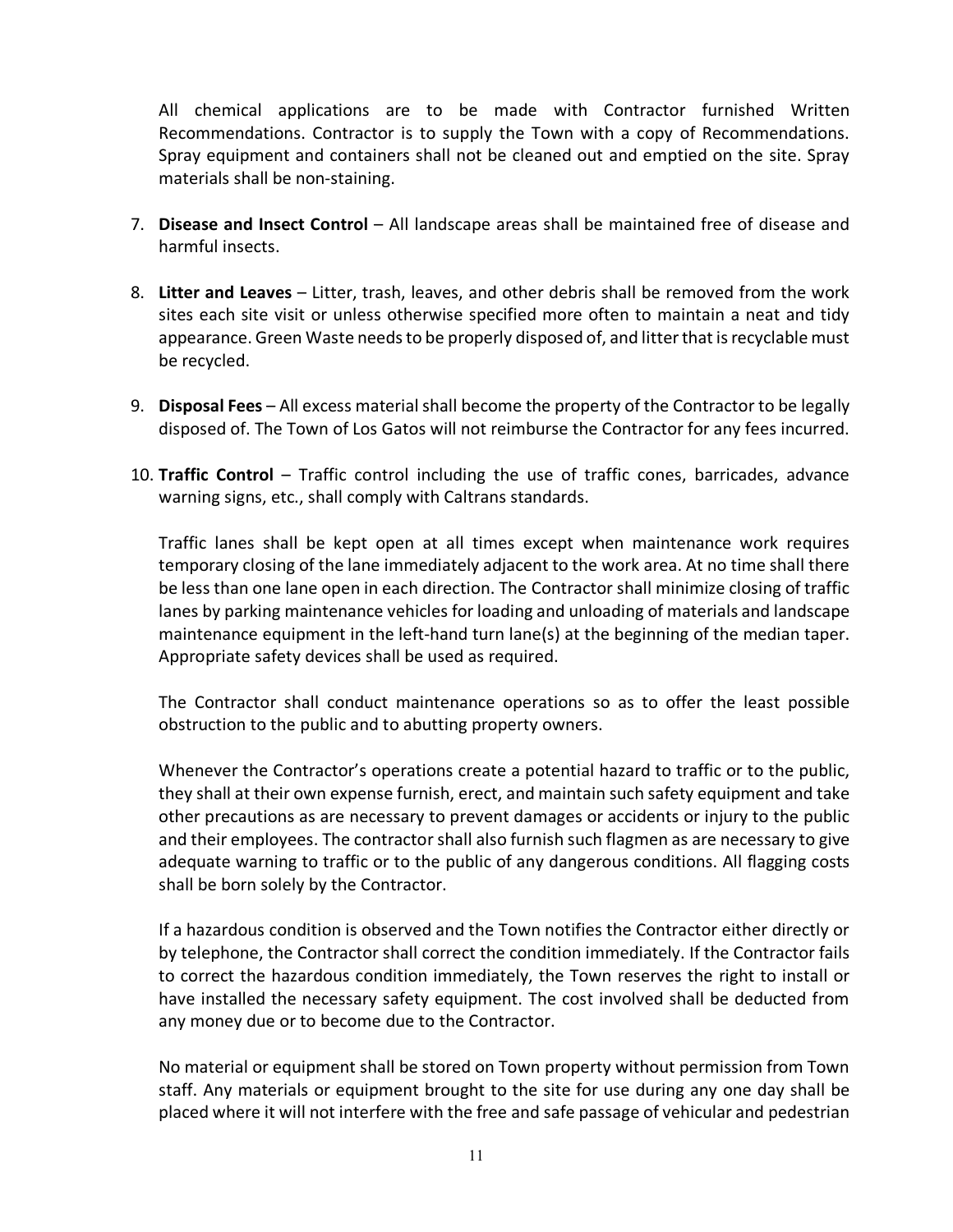traffic. Such materials and equipment shall be removed at the end of the day or when maintenance operations are suspended for any reason.

The contractor shall adhere to all Cal-OSHA and Department of Transportation standards and requirements and take all necessary safety precautions to ensure that maintenance work does not endanger the health and safety of the public or cause hazards to the safety of the landscape maintenance staff.

11. **Maintenance Frequencies** – The areas described in the Description of Medians and Facilities Landscape Work and Locations above shall be maintained according to the following seasonal maintenance frequencies. This schedule is subject to change based on weather conditions.

|                               | <b>Duration</b>         | <b>Frequency</b>      |  |
|-------------------------------|-------------------------|-----------------------|--|
| <b>Maintenance Locations:</b> | September thru February | Two times per month   |  |
|                               | March thru August       | Three times per month |  |
| <b>ADD/ALT Locations:</b>     | All year                | Quarterly             |  |

The Contractor shall provide a maintenance schedule to the Town showing the day maintenance will be performed at each location. Permanent changes in the schedule shall be approved by the Town in advance of any change. The Town shall be noticed immediately of any missed service dates.

### **Description of Mowing Services and Locations:**

1. **Mowing – General turf will require mowing once per week between March 1st and October 31st, and once every other week between November 1st and February 28th.** This schedule is subject to change based on weather conditions. Turf grass should be cut to between 2 inches and 4 inches during the warm season and 2 inches during the cooler season. Turf height determination will be made by representatives of the Town.

Turf in this contract should be mowed with power propelled mowers. Mulch mowing will be approved for areas as specified in the area detail below. Collection of clippings will be required for areas as specified. Mowers shall be maintained and sharpened to provide a smooth even cut without tearing the leaf blade. The blade adjustment shall provide a uniform level cut without ridges or depressions. Mowing must be done to avoid damage to trees and other obstacles located within the turf areas, such as fixtures or electrical boxes.

### *Contractor is responsible for damages to sprinkler heads and associated piping/fittings located in turf areas that may become damaged during mowing operations.*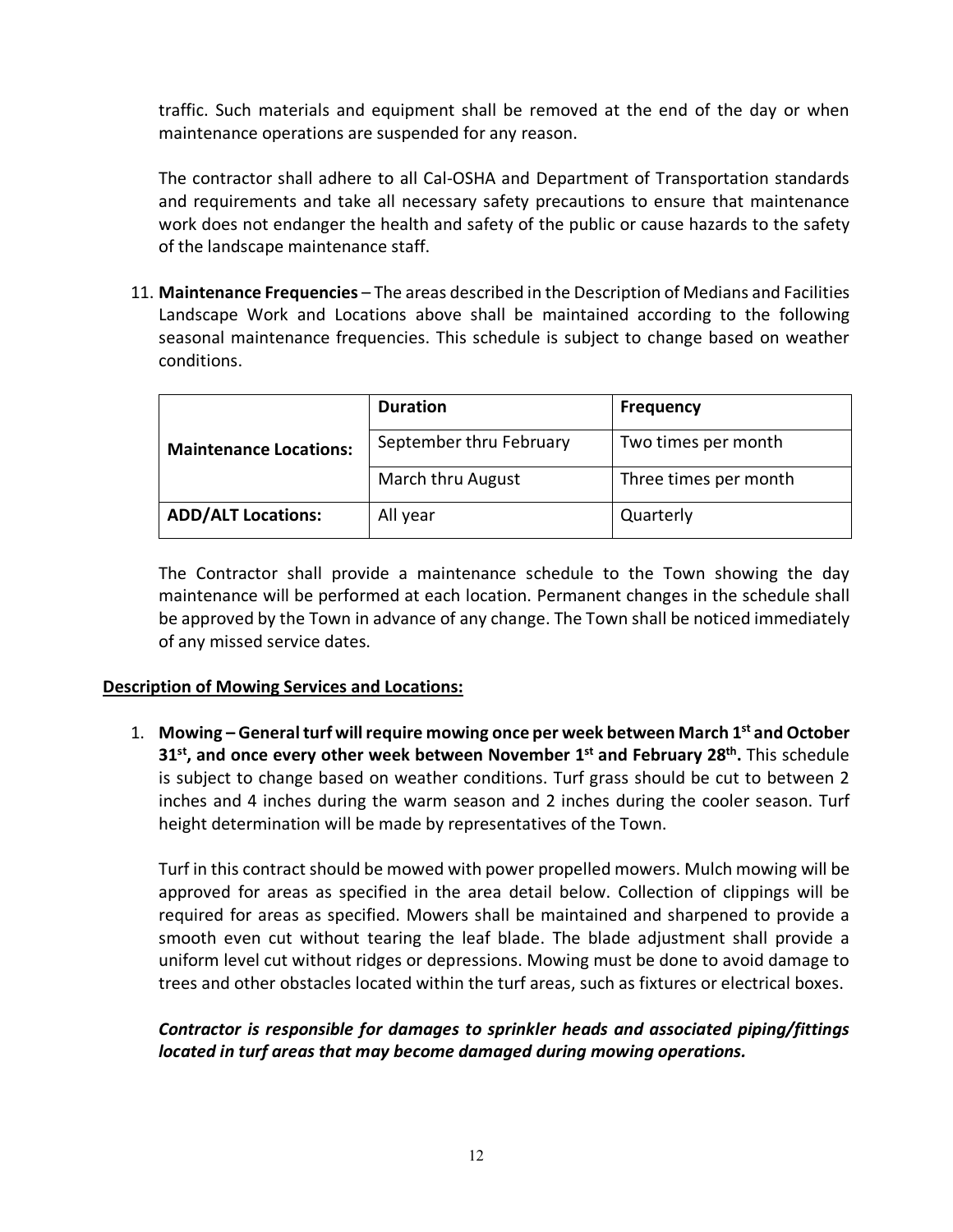No mowing shall be conducted where the soil is over saturated. Alternate mowing patterns will be used whenever possible to prevent wheel ruts. If ruts are made, the Contractor shall repair this damage at their own expense.

| Location                   | <b>Area Square Footage</b> | <b>Collection Tasks</b> |
|----------------------------|----------------------------|-------------------------|
| Oak Meadow Park            | 182,000                    | Mulch mow               |
| Live Oak Manor             | 98,000                     | Mulch mow               |
| Bachman Park               | 100,000                    | Mulch mow               |
| Plaza Park                 | 15,000                     | Collect clippings       |
| <b>Blossom Hill Park</b>   | 260,000                    | Mulch mow               |
| <b>Belgatos Park</b>       | 48,000                     | Mulch mow               |
| Howes Play Lot             | 7,000                      | Collect clippings       |
| Pageant Grounds            | 1,500                      | Collect clippings       |
| Civic Center               | 40,000                     | Collect clippings       |
| Los Gatos Youth Rec Center | 750                        | Collect clippings       |
| Oak Hill Play Lot          | 6,000                      | Collect clippings       |
| La Rinconada Park          | 66,500                     | Mulch mow               |

#### **Balzer and Baggerly baseball fields are mowed and maintained by Los Gatos Little League**

- 2. **Edging** Edging shall be conducted every other week throughout the calendar year. All turf edges shall be kept neatly edged to a uniform line and all grass invasions must be eliminated. Mechanical edging of turf shall be completed as one operation in a manner that results in a well-defined, V-shaped edge that extends into the soil. Such edgings shall be completed with a power edger with a rigid blade. All turf edges shall be trimmed or limited around sprinklers, valve boxes, backflow devices, park equipment, and other obstacles. Walkways shall be cleared immediately following each mechanical edging to remove accumulated debris and limit hazardous conditions.
- 3. **Irrigation System Maintenance**  The Town shall be responsible for general maintenance of the irrigation system including piping, wiring, spray heads, electric valves, and automatic controllers. All irrigation parts and materials found to be damaged or broken shall be reported to the Town within 3 working days.
- 4. **Litter and Leaves** Litter, trash, leaves, and other debris shall be removed from the work sites per site visit or unless otherwise specified more often to maintain a neat and clean appearance. Green waste (organics) needs to be properly disposed of, and litter that is recyclable must be recycled. *Gas blowers are not allowed to be used in the Town limits. Blowers shall be battery driven or any other non-gasoline driven method.*
- 5. **Disposal Fees** All excess materials shall become the property of the Contractor to be legally disposed of as Contractor sees fit. The Town of Los Gatos will not reimburse the Contractor for any fees.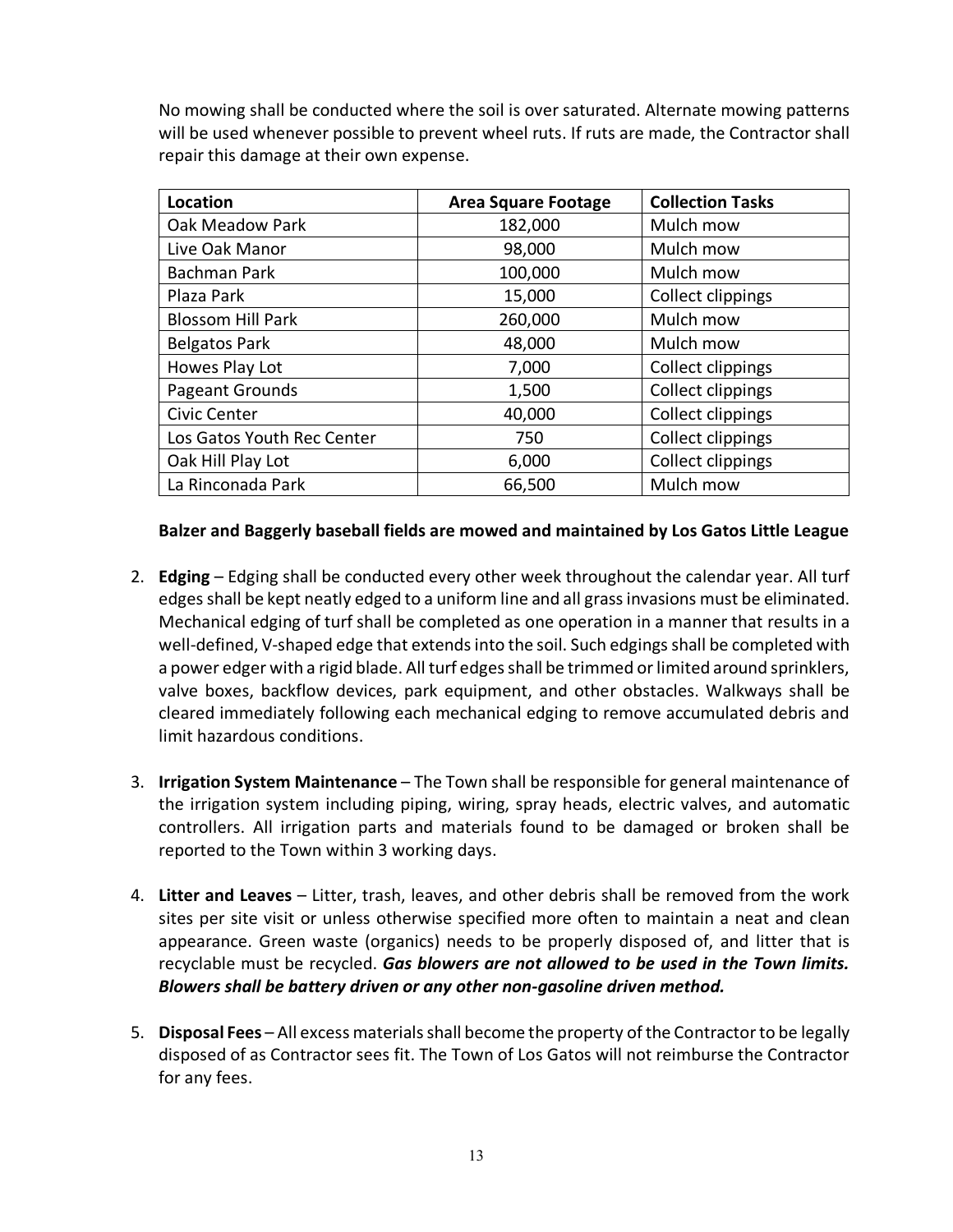- 6. **Fertilization** Turf fertilization shall be applied via PTO-driven or tow-behind broadcast spreader. **A slow-release fertilizer will be applied twice a year spring and fall with a 41-0- 0 formulization.**
- 7. **Aeration** Turf aeration will be mechanically performed **annually** using a core aerator, deep tine unit, verti-drain or similar device. Solid tine aerators, spikers, slitters, or similar mechanical devices that do not significantly disrupt the playing surface can be used during playing season.

#### **Landscape and Lighting District Maintenance Specifications**

#### **Description of Work locations and Frequencies**

- 1. **Blackwell Dr**. Trash and weed control shall be performed on a bi-weekly basis. Irrigation shall be kept in working order. Shrubs shall be pruned to maintain structural integrity and promote aesthetics.
- 2. **Gemini Ct**. Trash and weed control shall be performed on a bi-weekly basis. Irrigation shall be kept in working order. Debris shall be removed from all hardscape areas. Trees must be kept 8 feet clear above the sidewalks. Shrubs shall be pruned to maintain structural integrity and promote aesthetics.
- 3. **Kennedy Meadows/ Kennedy Rd**. Maintain trail in a safe and debris-free condition on a bi-weekly basis. Trees must be kept 8 feet clear above the trail. Weeds must be kept at least 2 feet from the trail. All open space areas shall be maintained so that weeds are no taller than 3 inches high. Keep brush and weeds 10 feet away from fence at 101 Forrester Court. Fill doggie-pot dispenser as necessary.
- 4. **Santa Rosa Heights/Santa Rosa Drive (Shannon Rd.)** Maintain trail in a safe and debris-free condition on a bi-weekly basis. Trees must be kept 8 feet clear above the trail. Weeds must be kept at least 2 feet from the trail. Maintain a fire safety zone of 30 ft. from adjacent properties.
- 5. **Hillbrook at Blossom Hill Rd.** Trash and weed control shall be performed on a biweekly basis. Irrigation shall be kept in working order. Mow and edge turf area. Shrubs shall be pruned to maintain structural integrity and promote aesthetics.
- 6. **Vasona Heights at Blossom Hill Rd/ Roberts Rd.**
	- i. Blossom Hill Rd. Section Keep all landscaped areas trash and weed free on a bi-weekly basis. Shrubs shall be pruned to maintain structural integrity and promote aesthetics. Maintain irrigation in working order. Keep all hardscape areas clear. Maintain pathway lighting.
	- ii. Los Gatos Creek Trail Section Keep trail trash and debris free on a bi-weekly basis. Maintain at least a 2-foot area off the trail free of weeds. Keep all trees 8 feet clear above the trail.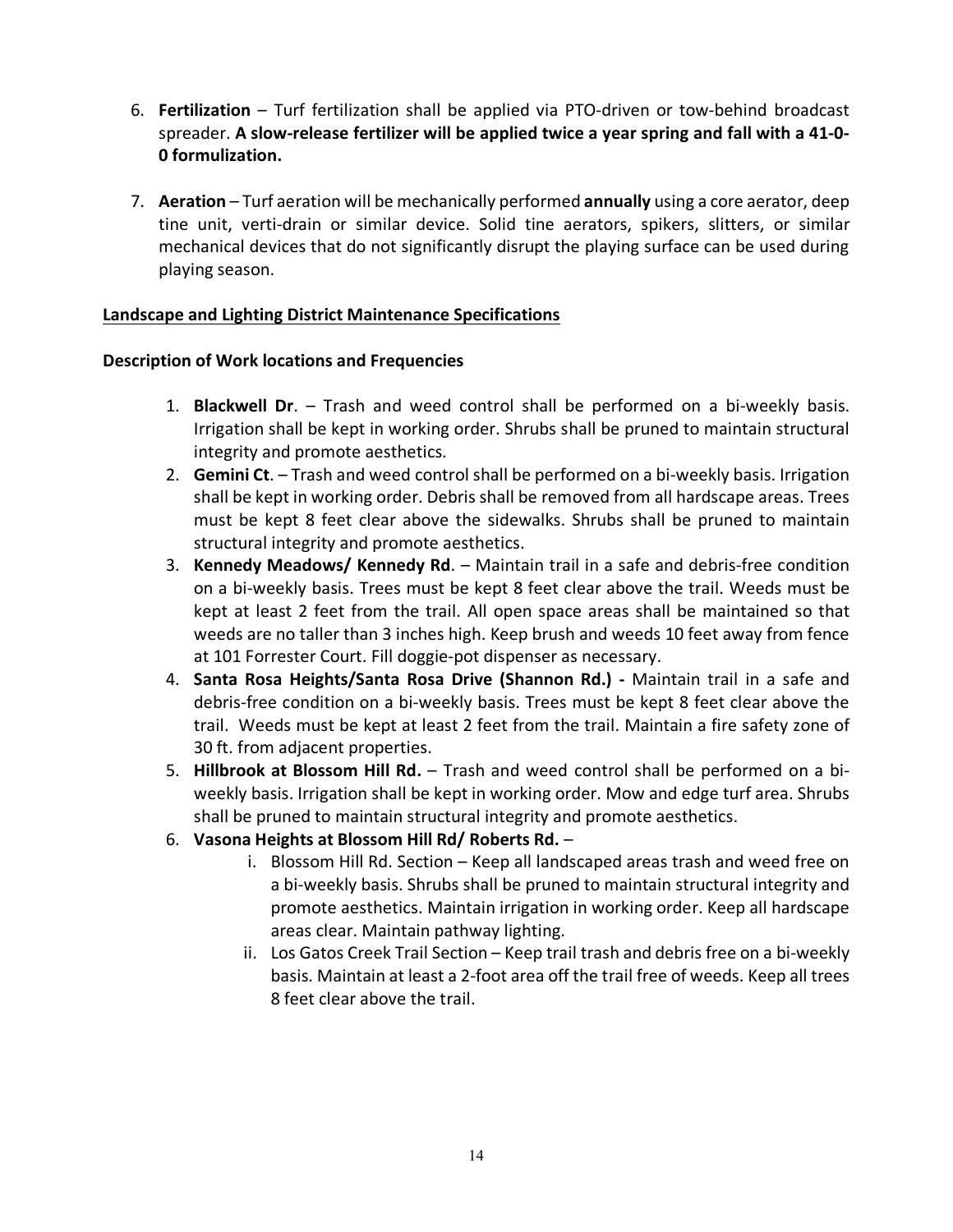### **ATTACHMENT B Proposer's Information Form**

|                                                                                              | Email: <u>Alexander Alexander Alexander Alexander Alexander Alexander Alexander Alexander Alexander Alexander Alexander Alexander Alexander Alexander Alexander Alexander Alexander Alexander Alexander Alexander Alexander Alex</u> |
|----------------------------------------------------------------------------------------------|--------------------------------------------------------------------------------------------------------------------------------------------------------------------------------------------------------------------------------------|
| Proposer, if selected, intends to carry on the business as (check one):<br>$\Box$ Individual | $\Box$ Joint Venture $\Box$ Partnership $\Box$ Corporation<br>When authorized to do business in California?): ________________________________                                                                                       |
|                                                                                              |                                                                                                                                                                                                                                      |
|                                                                                              |                                                                                                                                                                                                                                      |
| <b>ADDENDA</b>                                                                               |                                                                                                                                                                                                                                      |
| Proposal:                                                                                    | To assure that all Proposers have received each addendum, check the appropriate box(es) below.<br>Failure to acknowledge receipt of an addendum/addenda may be considered an irregularity in the                                     |

Addendum number(s) received:

| -<br>Δ<br>b |  |
|-------------|--|
|-------------|--|

□ \_\_\_\_\_\_No Addendum/Addenda Were Received (check and initial)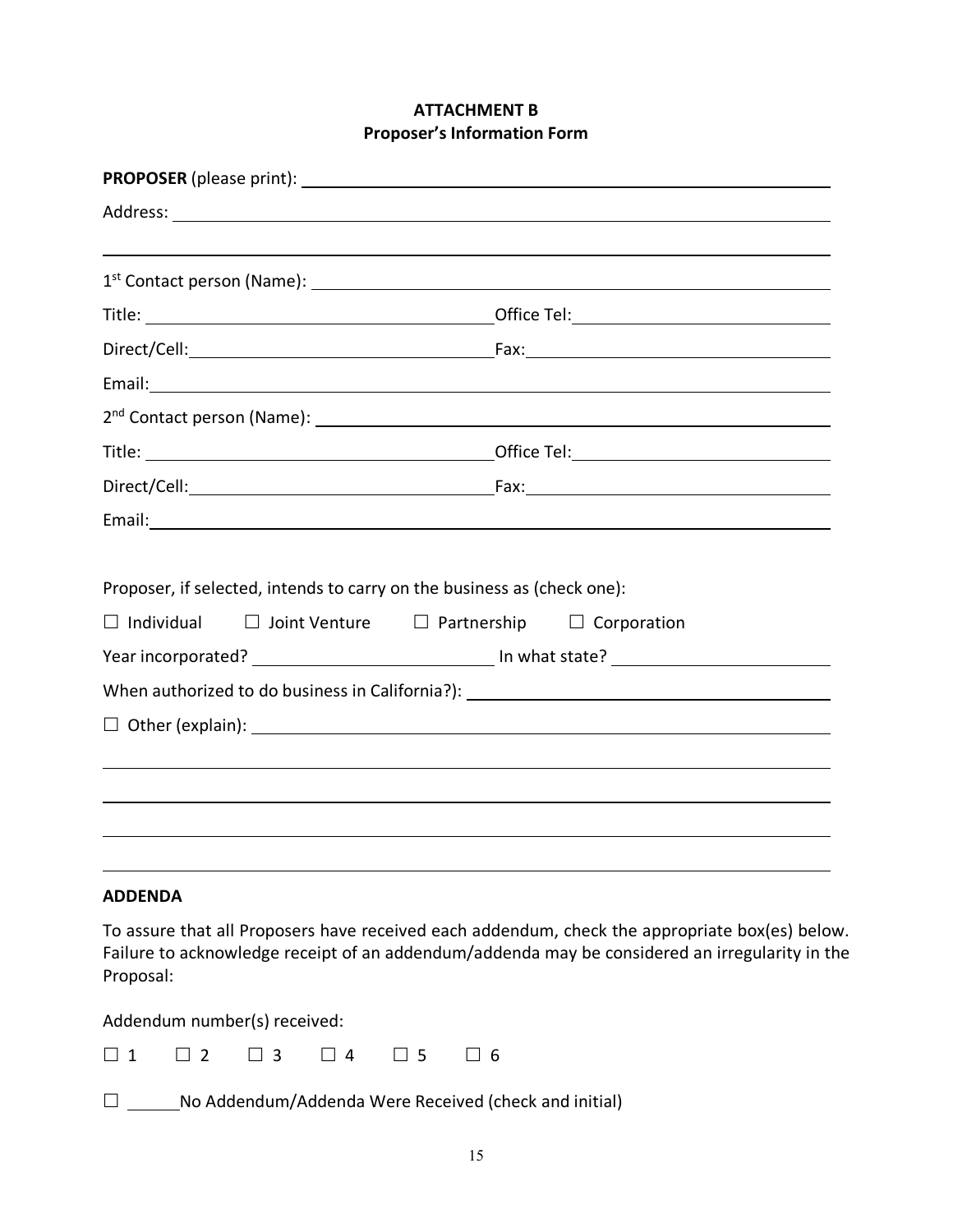#### **PROPOSER'S SIGNATURE**

No proposal shall be accepted which has not been signed in ink in the appropriate space below:

By signing below, the submission of a proposal shall be deemed a representation and certification by the Proposer that they have investigated all aspects of the RFP, that they are aware of the applicable facts pertaining to the RFP process, its procedures and requirements, and they have read and understand the RFP. No request for modification of the proposal shall be considered after its submission on the grounds that the Proposer was not fully informed as to any fact or condition.

|            | (1) If Proposer is INDIVIDUAL, |
|------------|--------------------------------|
| sign here: |                                |

|                                                                                                                                 | Proposer's Signature                                                                                                                                                                                                           |
|---------------------------------------------------------------------------------------------------------------------------------|--------------------------------------------------------------------------------------------------------------------------------------------------------------------------------------------------------------------------------|
|                                                                                                                                 | Proposer's typed name and title                                                                                                                                                                                                |
|                                                                                                                                 |                                                                                                                                                                                                                                |
| (2) If Proposer is PARTNERSHIP or<br>JOINT VENTURE, at least (2) Partners<br>or each of the Joint Venturers<br>shall sign here: |                                                                                                                                                                                                                                |
|                                                                                                                                 | Partnership or Joint Venture Name<br>(type or print)                                                                                                                                                                           |
|                                                                                                                                 | Signature                                                                                                                                                                                                                      |
|                                                                                                                                 | Name of Member of the Partnership or Joint Venture<br>(type or print)                                                                                                                                                          |
|                                                                                                                                 |                                                                                                                                                                                                                                |
|                                                                                                                                 | Signature                                                                                                                                                                                                                      |
|                                                                                                                                 | Name of Member of the Partnership or Joint Venture<br>Name (type or print)                                                                                                                                                     |
|                                                                                                                                 | Date: the contract of the contract of the contract of the contract of the contract of the contract of the contract of the contract of the contract of the contract of the contract of the contract of the contract of the cont |
|                                                                                                                                 |                                                                                                                                                                                                                                |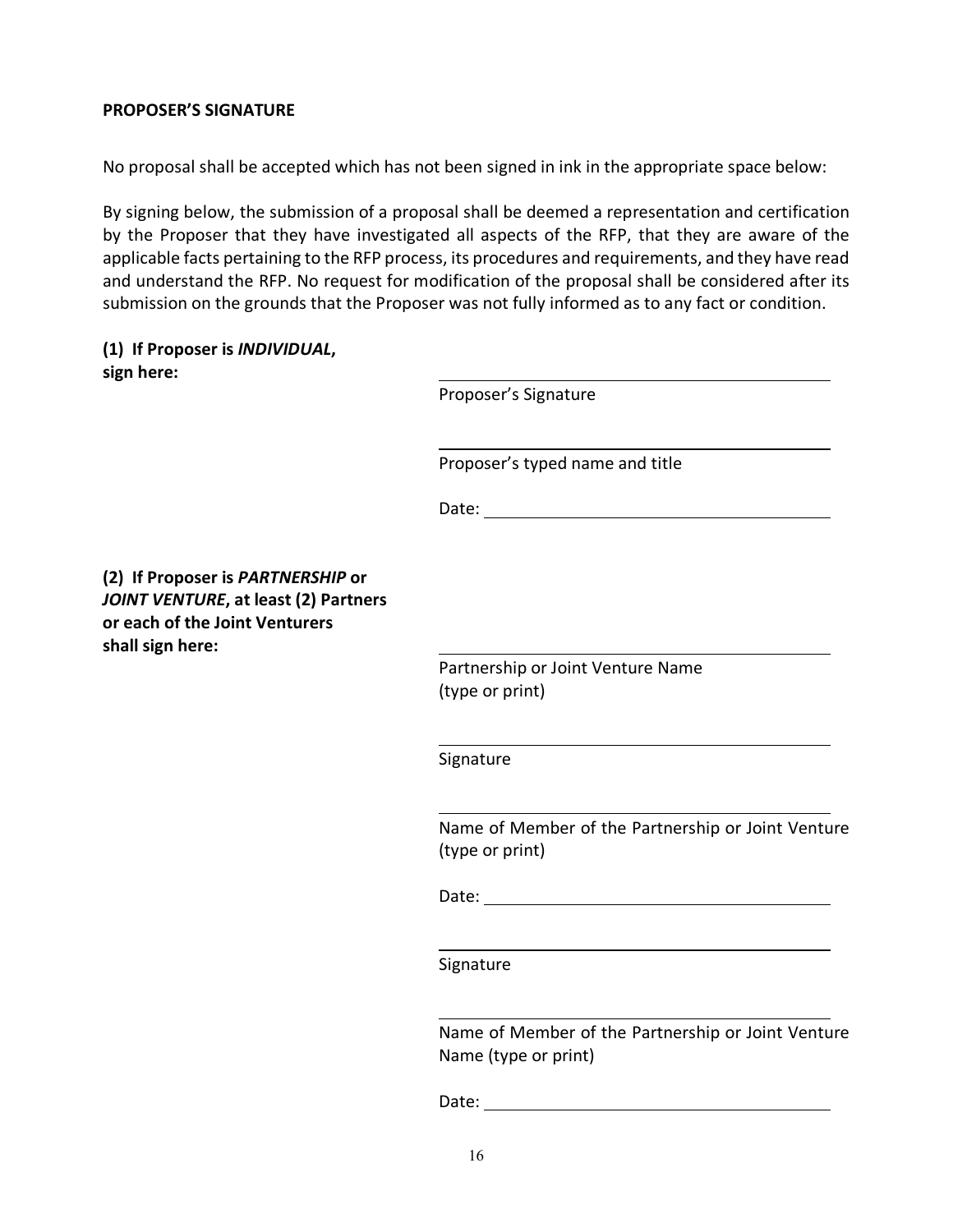**(3) If Proposer is a** *CORPORATION***,** 

**the duly authorized officer(s) shall** 

**sign as follows:** The undersigned certify that they are respectively:

(Title)

and (Title) of the corporation named below; that they are designated to sign the Proposal Cost Form by resolution (attach a certified copy, with corporate seal, if applicable, notarized as to its authenticity or Secretary's certificate of authorization) for and on behalf of the below named CORPORATION, and that they are authorized to execute same for and on behalf of said CORPORATION.

Corporation Name (type or print)

Signature

Name of Member of the Corporation (type or print)

Date:

Signature

Name of Member of the Corporation (type or print)

Date: when the contract of the contract of the contract of the contract of the contract of the contract of the contract of the contract of the contract of the contract of the contract of the contract of the contract of the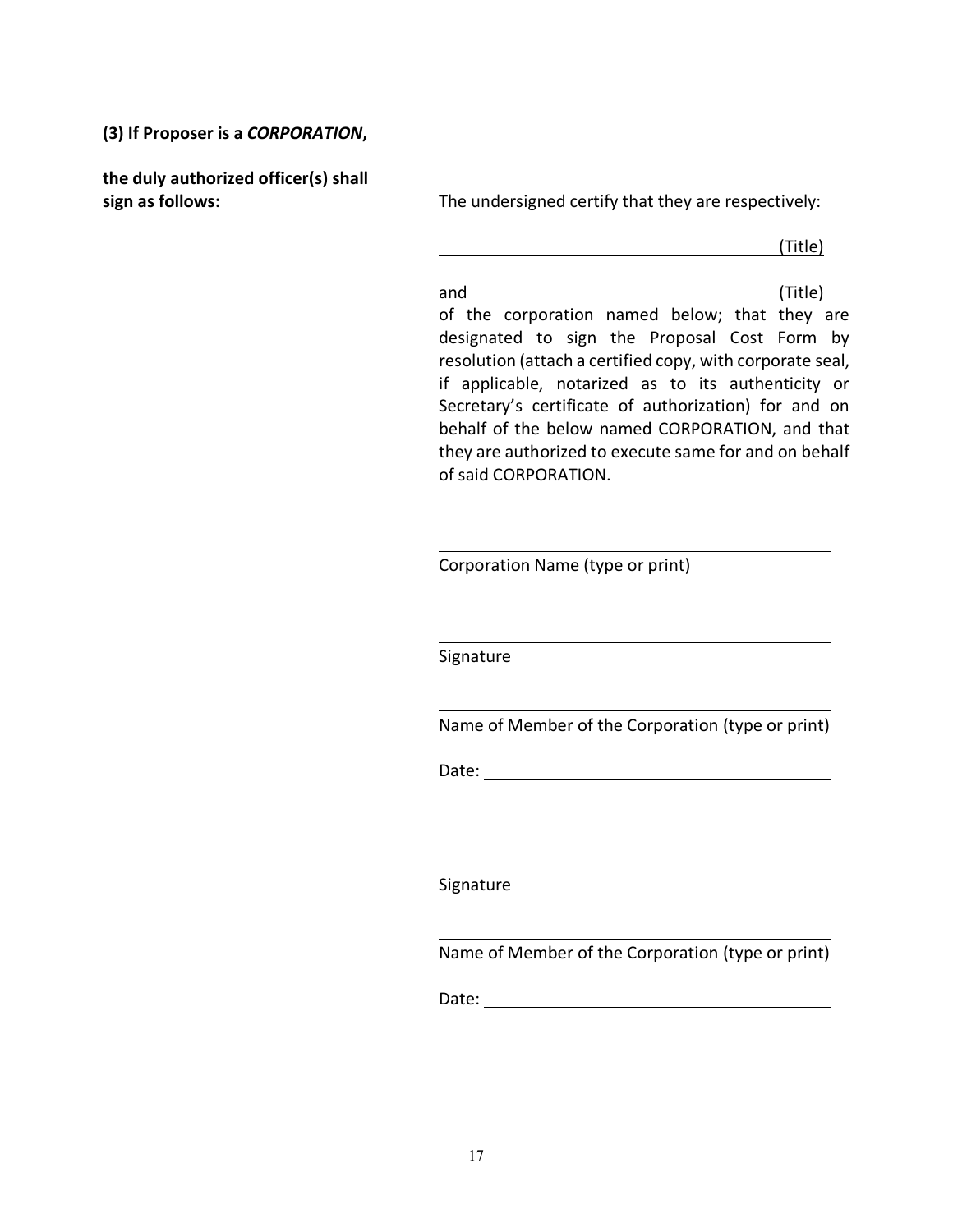#### **ATTACHMENT C SAMPLE AGREEMENT FOR SERVICES**

THIS AGREEMENT is dated for identification this XX of XXX, 2019, and is made by and between TOWN OF LOS GATOS, a California municipal corporation, ("Town") and **SERVICE PROVIDER NAME** ("Service Provider"), whose address is **XXXX**. This Agreement is made with reference to the following facts.

#### **I. RECITALS**

- 1.1 Town sought quotations for the services described in this Agreement, and Service Provider was found to be the lowest responsible supplier for this purchase.
- 1.2 Service Provider represents and affirms that it is willing to perform the desired work pursuant to this Agreement.
- 1.3 Town desires to engage Service Provider to provide Pressure Washing and Parking Lot Sweeping services.
- 1.4 Service Provider warrants it possesses the distinct professional skills, qualifications, experience, and resources necessary to timely perform the services described in this Agreement. Service Provider acknowledges Town has relied upon these warranties to retain Service Provider.

#### **II. AGREEMENT**

- 2.1 Scope of Services. Service Provider shall provide services as described in that certain Proposal sent to the Town on XXXX, 2019, which is hereby incorporated by reference and attached as Exhibit A.
- 2.2 Term and Time of Performance. The effective date of this Agreement shall begin July 1, 2019, or on the agreement execution date, whichever is later, and will continue through June 30, 2024, subject to appropriation of funds, notwithstanding any other provision in this agreement.
- 2.3 Compliance with Laws. The Service Provider shall comply with all applicable laws, codes, ordinances, and regulations of governing federal, state and local laws. Service Provider represents and warrants to Town that it has all licenses, permits, qualifications and approvals of whatsoever nature which are legally required for Service Provider to practice its profession. Service Provider shall maintain a Town of Los Gatos business license pursuant to Chapter 14 of the Code of the Town of Los Gatos.
- 2.4 Sole Responsibility. Service Provider shall be responsible for employing or engaging all persons necessary to perform the services under this Agreement.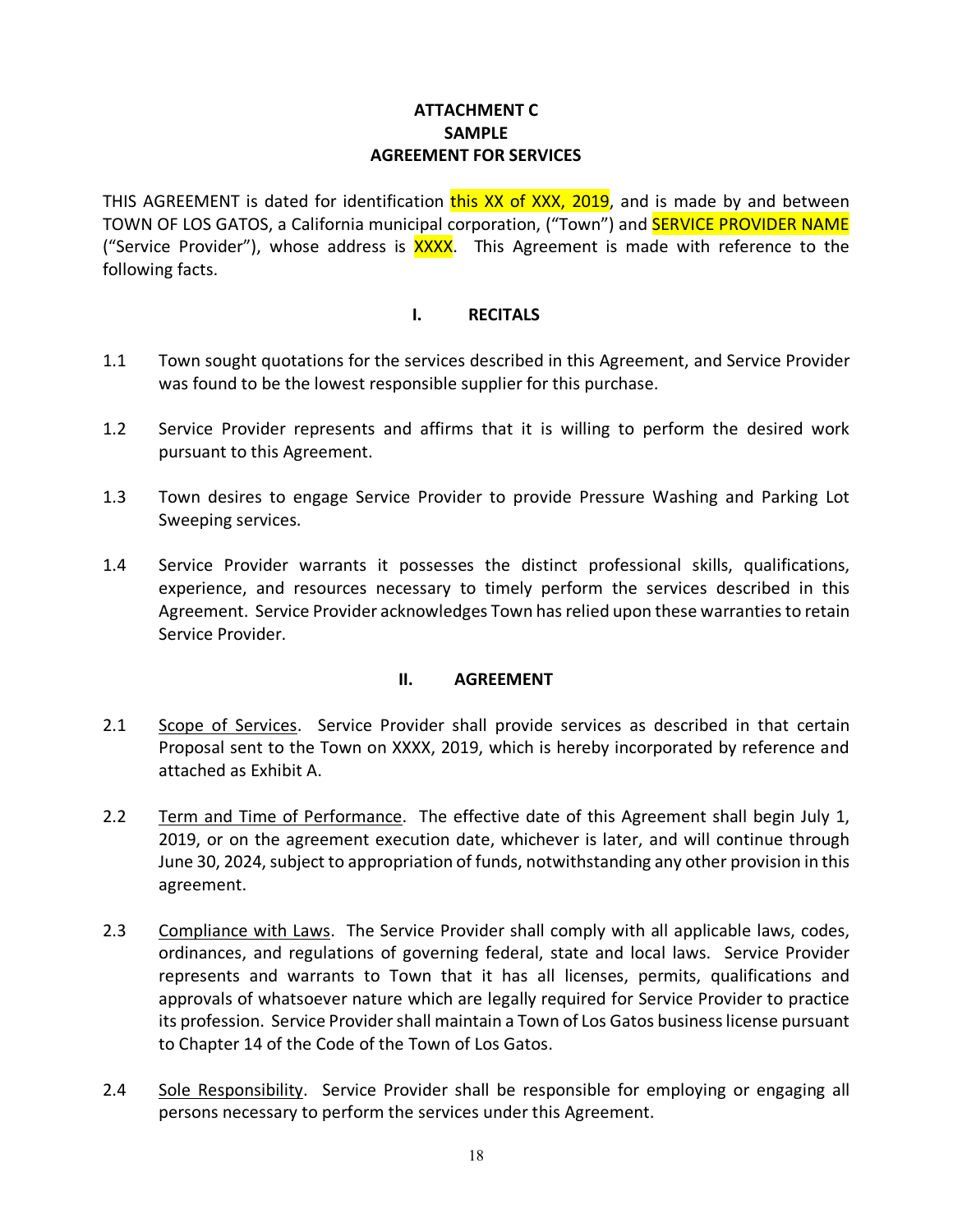- 2.5 Information/Report Handling. All documents furnished to Service Provider by the Town and all reports and supportive data prepared by the Service Provider under this Agreement are the Town's property and shall be delivered to the Town upon the completion of services or at the Town's written request. All reports, information, data, and exhibits prepared or assembled by Service Provider in connection with the performance of its services pursuant to this Agreement are confidential until released by the Town to the public, and the Service Provider shall not make any of the these documents or information available to any individual or organization not employed by the Service Provider or the Town without the written consent of the Town before such release. The Town acknowledges that the reports to be prepared by the Service Provider pursuant to this Agreement are for the purpose of evaluating a defined project, and Town's use of the information contained in the reports prepared by the Service Provider in connection with other projects shall be solely at Town's risk, unless Service Provider expressly consents to such use in writing. Town further agrees that it will not appropriate any methodology or technique of Service Provider which is and has been confirmed in writing by Service Provider to be a trade secret of Service Provider.
- 2.6 Compensation. Compensation for services **shall not exceed \$XXXXX**, inclusive of all costs. Payment shall be based upon Town approval of each task.
- 2.7 Billing. Billing shall be monthly by invoice within thirty (30) days of the rendering of the service and shall be accompanied by a detailed explanation of the work performed by whom at what rate and on what date. Also, plans, specifications, documents or other pertinent materials shall be submitted for Town review, even if only in partial or draft form.

Payment shall be net thirty (30) days. All invoices and statements to the Town shall be addressed as follows:

Invoices: Town of Los Gatos Attn: Accounts Payable P.O. Box 655 Los Gatos, CA 95031-0655

2.8 Failure to Perform. It is mutually agreed by SERVICE PROVIDER and TOWN that in the event that performance of the work by SERVICE PROVIDER under this Agreement is not completed as scheduled, TOWN will suffer damages and will incur other costs and expenses of a nature and amount which is difficult or impractical to determine. The Parties agree that by way of ascertaining and fixing the amount of damages, costs and expenses, and not by way of penalty, SERVICE PROVIDER shall pay to TOWN the sum of one hundred dollars (\$100.00) per location per scheduled service in liquidated damages for every missed service beyond three missed services in a month in addition to reducing the monthly payment by the cost of that service. In the event that the liquidated damages are not paid, SERVICE PROVIDER agrees that TOWN may deduct the amount of unpaid damages from any money due or that may become due to SERVICE PROVIDER under this Agreement.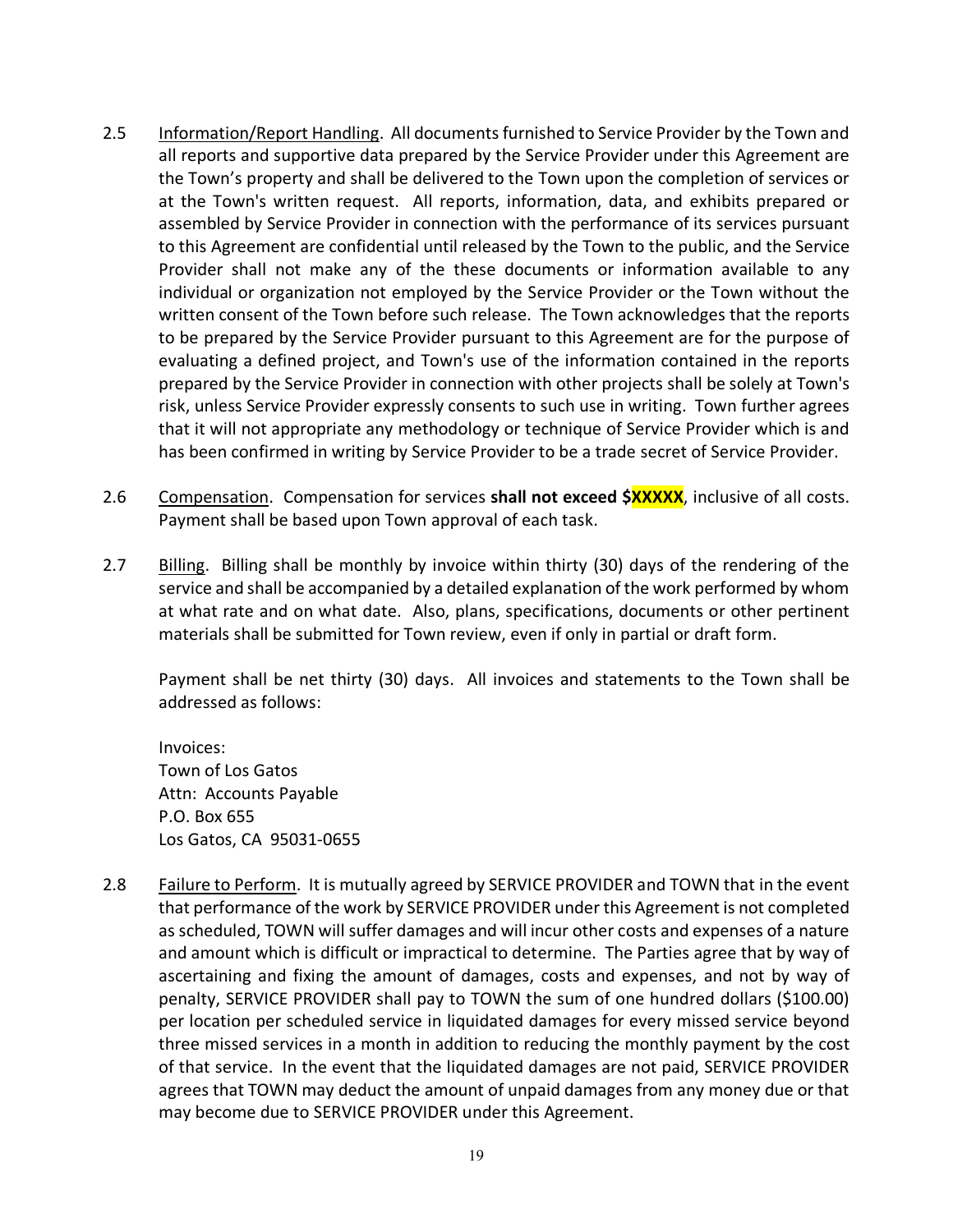- 2.9 Schedule. Service Provider shall provide a schedule to the Town prior to beginning work. The schedule shall identify dates of service for each location. Schedule changes shall be approved by the Town with 24-hour notice. Each missed location shall be considered a failure to perform, unless the contractor provides advance notice of schedule change.
- 2.10 Availability of Records. Service Provider shall maintain the records supporting this billing for not less than three years following completion of the work under this Agreement. Service Provider shall make these records available to authorized personnel of the Town at the Service Provider offices during business hours upon written request of the Town.
- 2.11 Assignability and Subcontracting. The services to be performed under this Agreement are unique and personal to the Service Provider. No portion of these services shall be assigned or subcontracted without the written consent of the Town.
- 2.12 Independent Contractor. It is understood that the Service Provider, in the performance of the work and services agreed to be performed, shall act as and be an independent contractor and not an agent or employee of the Town. As an independent contractor he/she shall not obtain any rights to retirement benefits or other benefits which accrue to Town employee(s). With prior written consent, the Service Provider may perform some obligations under this Agreement by subcontracting, but may not delegate ultimate responsibility for performance or assign or transfer interests under this Agreement. Service Provider agrees to testify in any litigation brought regarding the subject of the work to be performed under this Agreement. Service Provider shall be compensated for its costs and expenses in preparing for, traveling to, and testifying in such matters at its then current hourly rates of compensation, unless such litigation is brought by Service Provider or is based on allegations of Service Provider's negligent performance or wrongdoing.
- 2.13 Conflict of Interest. Service Provider understands that its professional responsibilities are solely to the Town. The Service Provider has and shall not obtain any holding or interest within the Town of Los Gatos. Service Provider has no business holdings or agreements with any individual member of the Staff or management of the Town or its representatives nor shall it enter into any such holdings or agreements. In addition, Service Provider warrants that it does not presently and shall not acquire any direct or indirect interest adverse to those of the Town in the subject of this Agreement, and it shall immediately disassociate itself from such an interest, should it discover it has done so and shall, at the Town's sole discretion, divest itself of such interest. Service Provider shall not knowingly and shall take reasonable steps to ensure that it does not employ a person having such an interest in this performance of this Agreement. If after employment of a person Service Provider discovers it has employed a person with a direct or indirect interest that would conflict with its performance of this Agreement Service Provider shall promptly notify Town of this employment relationship, and shall, at the Town's sole discretion, sever any such employment relationship.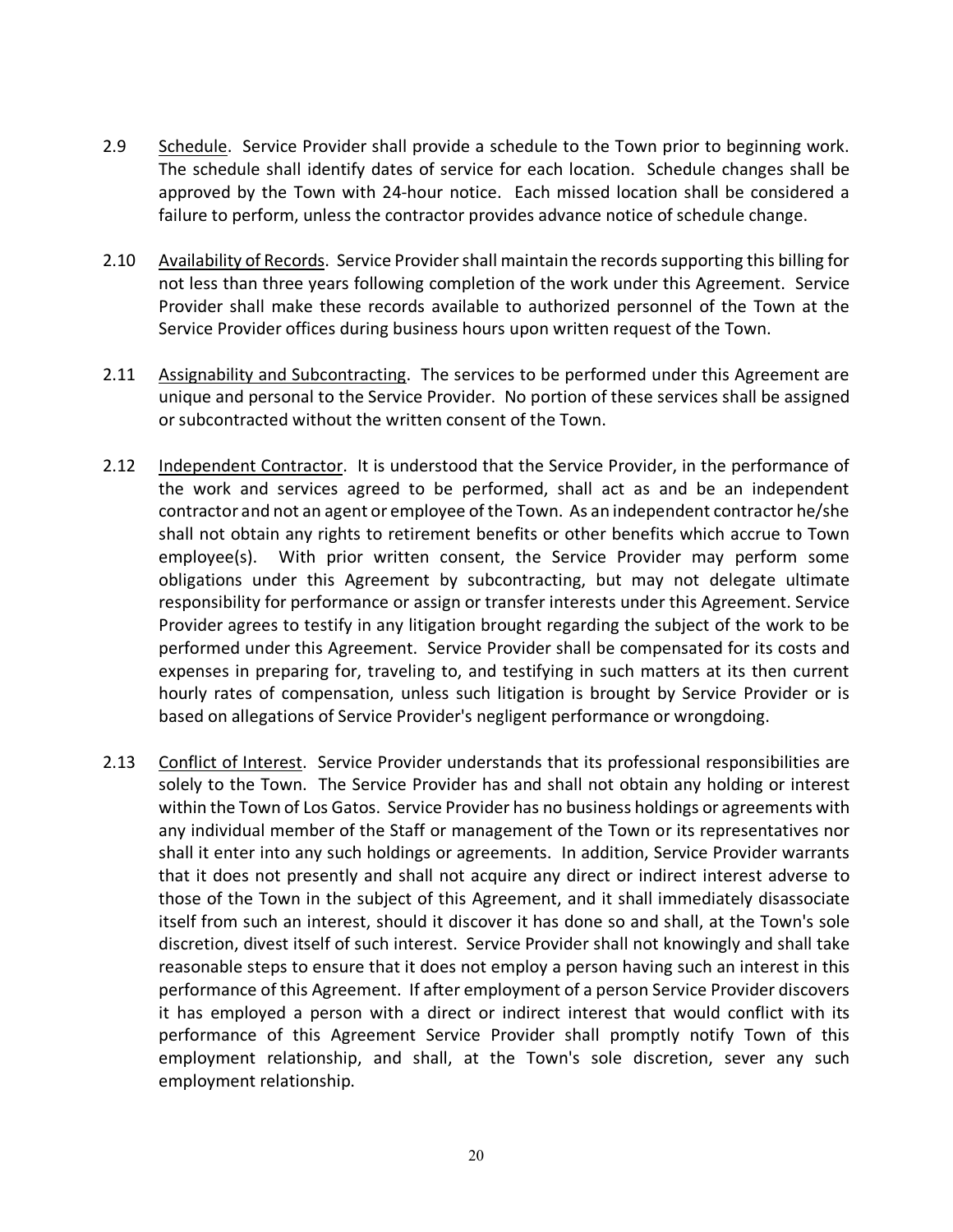2.14 Equal Employment Opportunity. Service Provider warrants that it is an equal opportunity employer and shall comply with applicable regulations governing equal employment opportunity. Neither Service Provider nor its subcontractors do and neither shall discriminate against persons employed or seeking employment with them on the basis of age, sex, color, race, marital status, sexual orientation, ancestry, physical or mental disability, national origin, religion, or medical condition, unless based upon a bona fide occupational qualification pursuant to the California Fair Employment & Housing Act.

#### **III. INSURANCE AND INDEMNIFICATION**

- 3.1 Minimum Scope of Insurance:
	- i. Service Provider agrees to have and maintain, for the duration of the contract, General Liability insurance policies insuring him/her and his/her firm to an amount not less than: one million dollars (\$1,000,000) combined single limit per occurrence for bodily injury, personal injury and property damage.
	- ii. Service Provider agrees to have and maintain for the duration of the contract, an Automobile Liability insurance policy ensuring him/her and his/her staff to an amount not less than one million dollars (\$1,000,000) combined single limit per accident for bodily injury and property damage.
	- iii. Service Provider shall provide to the Town all certificates of insurance, with original endorsements effecting coverage. Service Provider agrees that all certificates and endorsements are to be received and approved by the Town before work commences.

### General Liability:

- i. The Town, its officers, officials, employees and volunteers are to be covered as insured as respects: liability arising out of activities performed by or on behalf of the Service Provider; products and completed operations of Service Provider, premises owned or used by the Service Provider.
- ii. The Service Provider's insurance coverage shall be primary insurance as respects the Town, its officers, officials, employees and volunteers. Any insurance or self-insurances maintained by the Town, its officers, officials, employees or volunteers shall be excess of the Service Provider's insurance and shall not contribute with it.
- iii. Any failure to comply with reporting provisions of the policies shall not affect coverage provided to the Town, its officers, officials, employees or volunteers.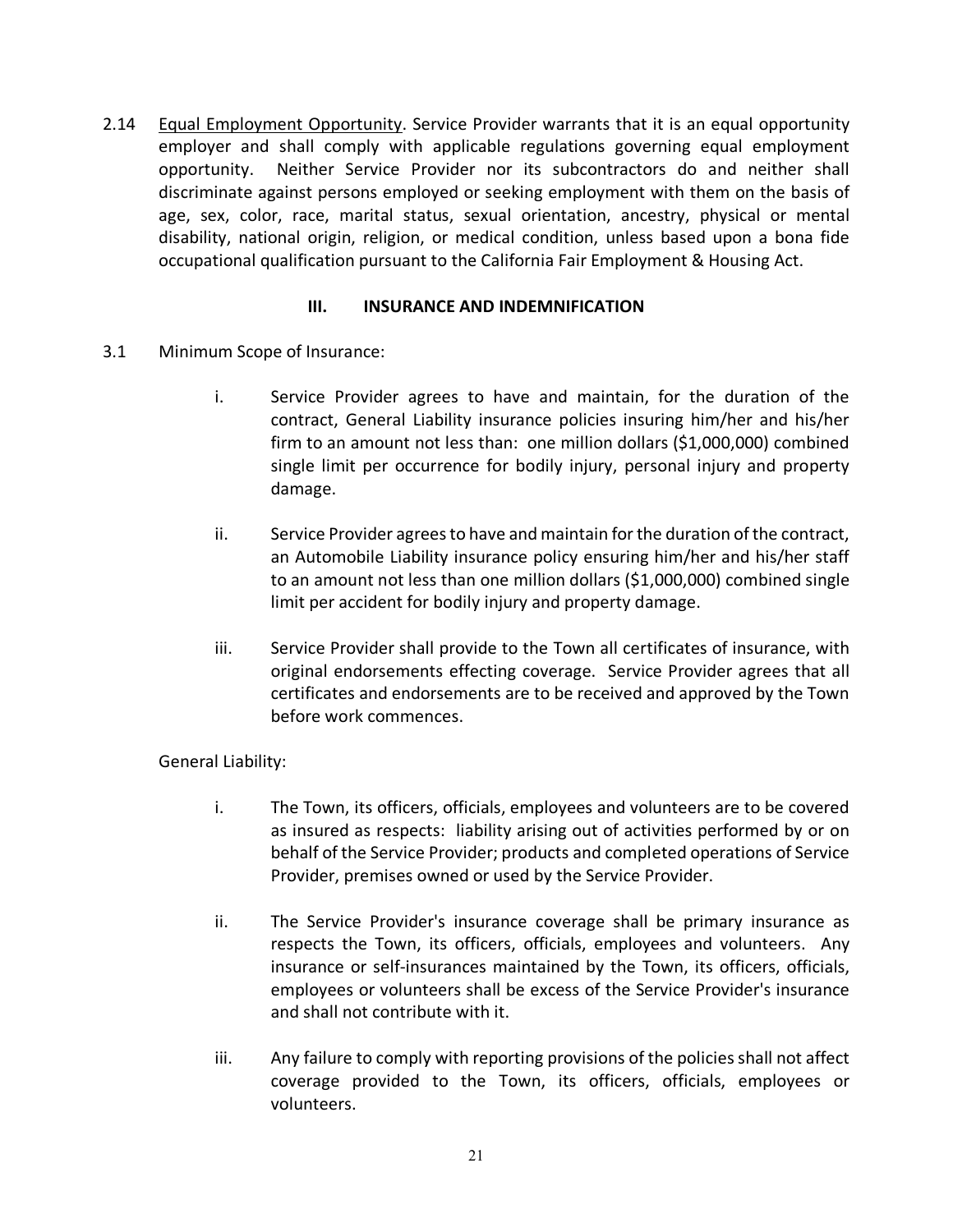- iv. The Service Provider's insurance shall apply separately to each insured against whom a claim is made or suit is brought, except with respect to the limits of the insurer's liability.
- 3.2 All Coverages. Each insurance policy required in this item shall be endorsed to state that coverage shall not be suspended, voided, cancelled, reduced in coverage or in limits except after thirty (30) days' prior written notice by certified mail, return receipt requested, has been given to the Town. Current certification of such insurance shall be kept on file at all times during the term of this agreement with the Town Clerk.
- 3.3 Workers' Compensation. In addition to these policies, Service Provider shall have and maintain Workers' Compensation insurance as required by California law and shall provide evidence of such policy to the Town before beginning services under this Agreement. Further, Service Provider shall ensure that all subcontractors employed by Service Provider provide the required Workers' Compensation insurance for their respective employees.
- 3.4 Indemnification. The Service Provider shall save, keep, hold harmless and indemnify and defend the Town its officers, agent, employees and volunteers from all damages, liabilities, penalties, costs, or expenses in law or equity that may at any time arise or be set up because of damages to property or personal injury received by reason of, or in the course of performing work which may be occasioned by a willful or negligent act or omissions of the Service Provider, or any of the Service Provider's officers, employees, or agents or any subcontractor.

### **IV. GENERAL TERMS**

- 4.1 Waiver. No failure on the part of either party to exercise any right or remedy hereunder shall operate as a waiver of any other right or remedy that party may have hereunder, nor does waiver of a breach or default under this Agreement constitute a continuing waiver of a subsequent breach of the same or any other provision of this Agreement.
- 4.2 Governing Law. This Agreement, regardless of where executed, shall be governed by and construed to the laws of the State of California. Venue for any action regarding this Agreement shall be in the Superior Court of the County of Santa Clara.
- 4.3 Termination of Agreement. The Town and the Service Provider shall have the right to terminate this agreement with or without cause by giving not less than fifteen days (15) written notice of termination. In the event of termination, the Service Provider shall deliver to the Town all plans, files, documents, reports, performed to date by the Service Provider. In the event of such termination, Town shall pay Service Provider an amount that bears the same ratio to the maximum contract price as the work delivered to the Town bears to completed services contemplated under this Agreement, unless such termination is made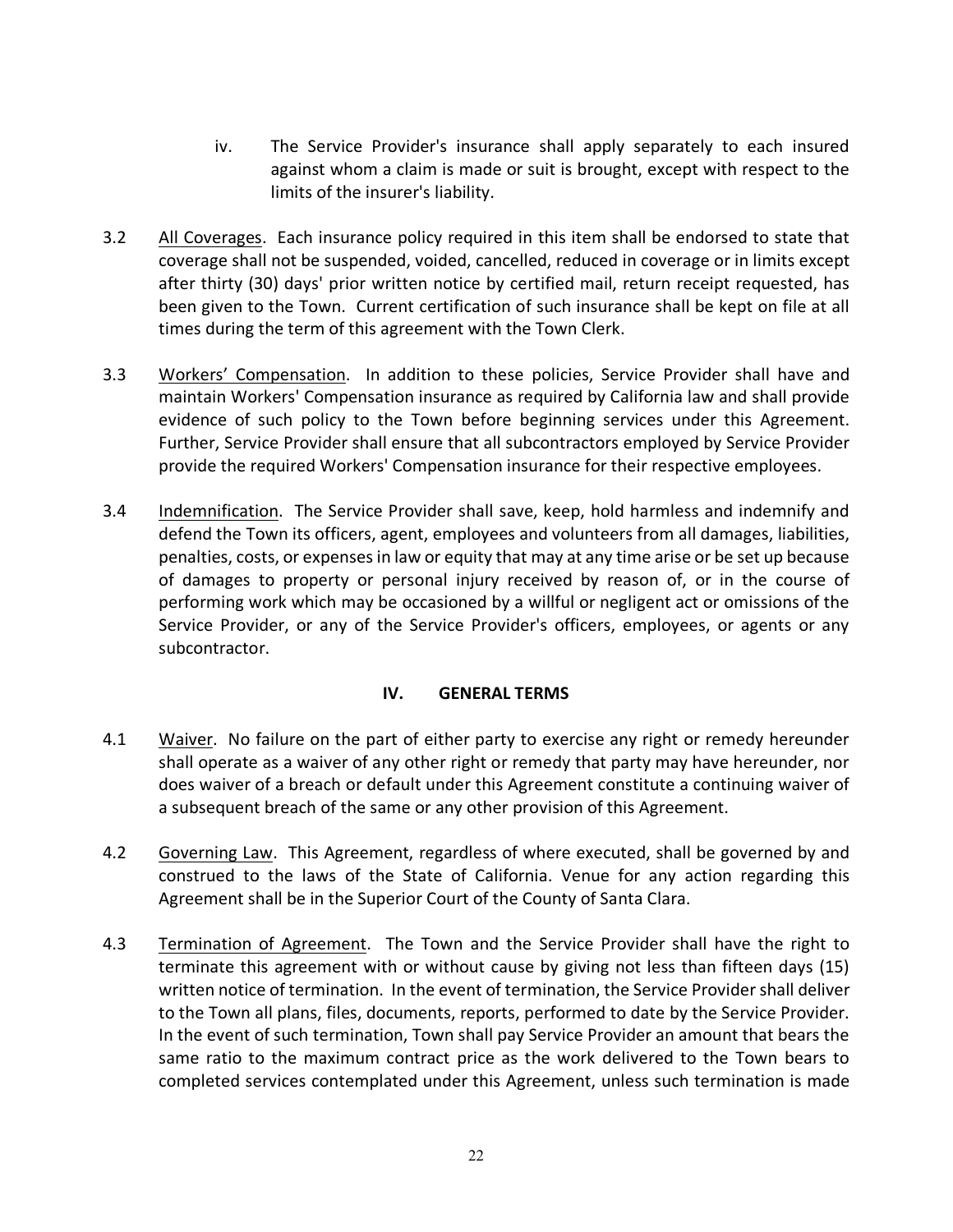for cause, in which event, compensation, if any, shall be adjusted in light of the particular facts and circumstances involved in such termination.

4.4 Prevailing Wages. This project is subject to the requirements of Section 1720 et seq. of the California Labor Code requiring the payment of prevailing wages, the training of apprentices and compliance with other applicable requirements. Contractors and all subcontractors who perform work on the project are required to comply with these requirements. Prevailing wages apply to all projects over \$1,000 which are defined as a "public work" by the State of California. This includes: construction, demolition, repair, alteration, maintenance and the installation of photovoltaic systems under a Power Purchase Agreement when certain conditions are met under Labor Code Section 1720.6. This include service and warranty work on public buildings and structures.

> 1. The applicable California prevailing wage rate can be found at www.dir.ca.gov and are on file with the Town of Los Gatos Parks and Public Works Department, which shall be available to any interested party upon request. The contractor is also required to have a copy of the applicable wage determination posted and/or available at each jobsite.

> 2. Specifically, contractors are reminded of the need for compliance with Labor Code Section 1774-1775 (the payment of prevailing wages and documentation of such), Section 1776 (the keeping and submission of accurate certified payrolls) and 1777.5 in the employment of apprentices on public works projects. Further, overtime, weekend and holiday pay, and shift pay must be paid pursuant to applicable Labor Code section.

> 3. The public entity for which work is being performed or the California Department of Industrial Relations may impose penalties upon contractors and subcontractors for failure to comply with prevailing wage requirements. These penalties are up to \$200 per day per worker for each wage violations identified; \$100 per day per worker for failure to provide the required paperwork and documentation requested within a 10-day window; and \$25 per day per worker for any overtime violation.

> 4. As a condition to receiving progress payments, final payment and payment of retention on any and all projects on which the payment of prevailing wages is required, the contractor agrees to present to the TOWN, along with its request for payment, all applicable and necessary certified payrolls (for itself and all applicable subcontractors) for the time period covering such payment request. The term "certified payroll" shall include all required documentation to comply with the mandates set forth in Labor Code Section 1720 et seq, as well as any additional documentation requested by the Agency or its designee including, but not limited to: certified payroll, fringe benefit statements and backup documentation such as monthly benefit statements, employee timecards, copies of wage statements and cancelled checks, proof of training contributions (CAC2 if applicable), and apprenticeship forms such as DAS-140 and DAS-142.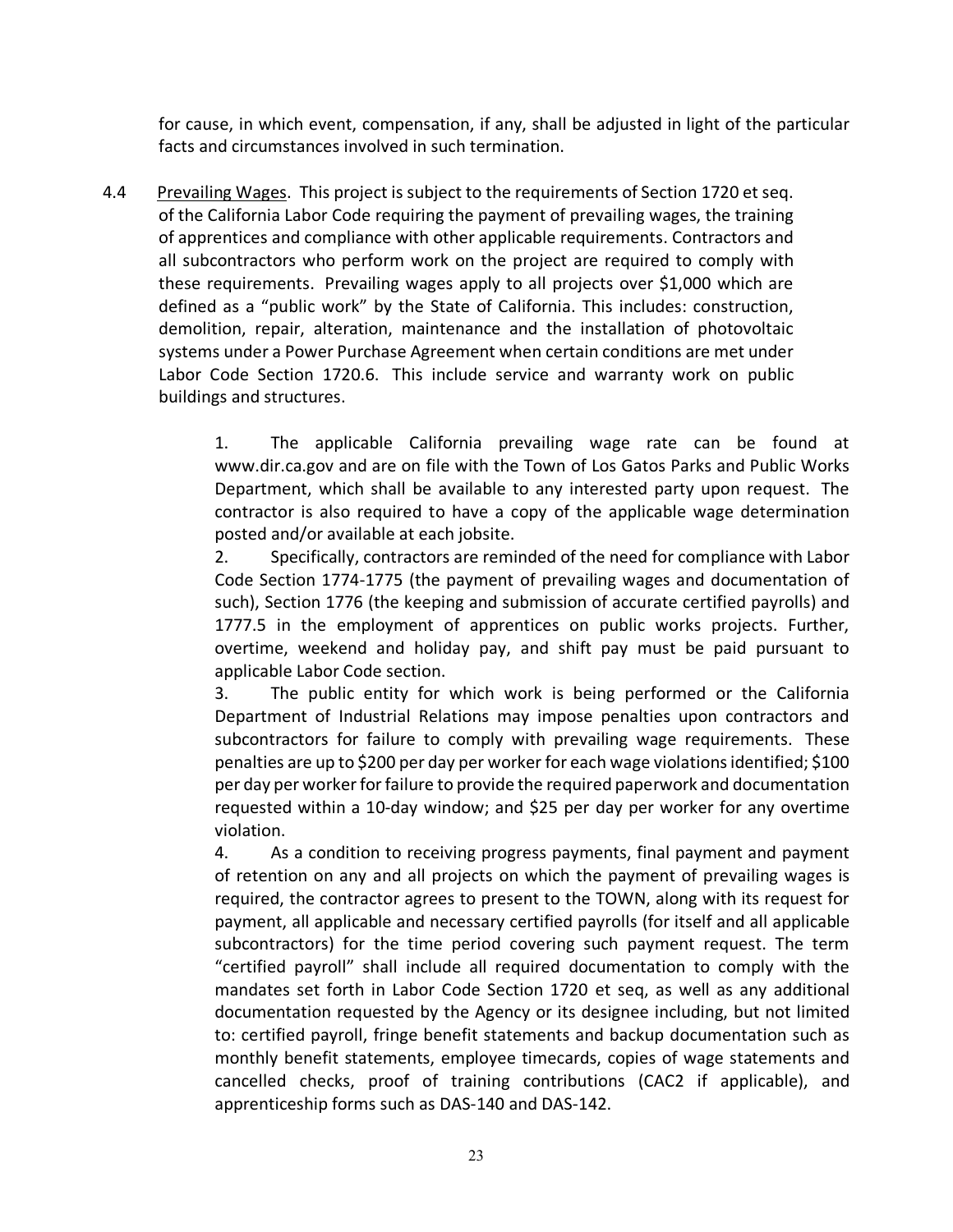5. In addition to submitting the certified payrolls and related documentation to the TOWN, the contractor and all subcontractors shall be required to submit certified payroll and related documents electronically to the California Department of Industrial Relations. Failure to submit payrolls to the DIR when mandated by the project parameters shall also result in the withholding of progress, retention and final payment.

6. No contractor or subcontractor may be listed on a bid proposal for a public works project unless registered with the Department of Industrial Relations pursuant to Labor Code section 1725.5 [with limited exceptions from this requirement for bid purposes only under Labor Code section 1771.1(a)].

7. No contractor or subcontractor may be awarded a contract for public work on a public works project, unless registered with the Department of Industrial Relations pursuant to Labor Code section 1725.5. Contractors MUST be a registered "public works contractor" with the DIR AT THE TIME OF BID. Where the prime contract is less than \$15,000 for maintenance work or less than \$25,000 for construction alternation, demolition or repair work, registration is not required.

8. Should any contractor or subcontractors not be a registered public works contractor and perform work on the project, Contractor agrees to fully indemnify the TOWN for any fines assessed by the California Department of Industrial Relations against the TOWN for such violation, including all staff costs and attorney's fee relating to such fine.

9. The TOWN shall withhold any portion of a payment; including the entire payment amount, until certified payroll forms and related documentation are properly submitted, reviewed and found to be in full compliance. In the event that certified payroll forms do not comply with the requirements of Labor Code Section 1720 et seq., the TOWN may continue to hold sufficient funds to cover estimated wages and penalties under the contract.

- 4.5 Amendment. No modification, waiver, mutual termination, or amendment of this Agreement is effective unless made in writing and signed by the Town and the Service Provider.
- 4.6 Disputes. In any dispute over any aspect of this Agreement, the prevailing party shall be entitled to reasonable attorney's fees, including costs of appeal.
- 4.7 Notices. Any notice required to be given shall be deemed to be duly and properly given if mailed postage prepaid, and addressed to:

Town of Los Gatos Attn: Town Clerk 110 E. Main St., Los Gatos, CA 95030 Service Provider

Attn: Address City, ST, ZIP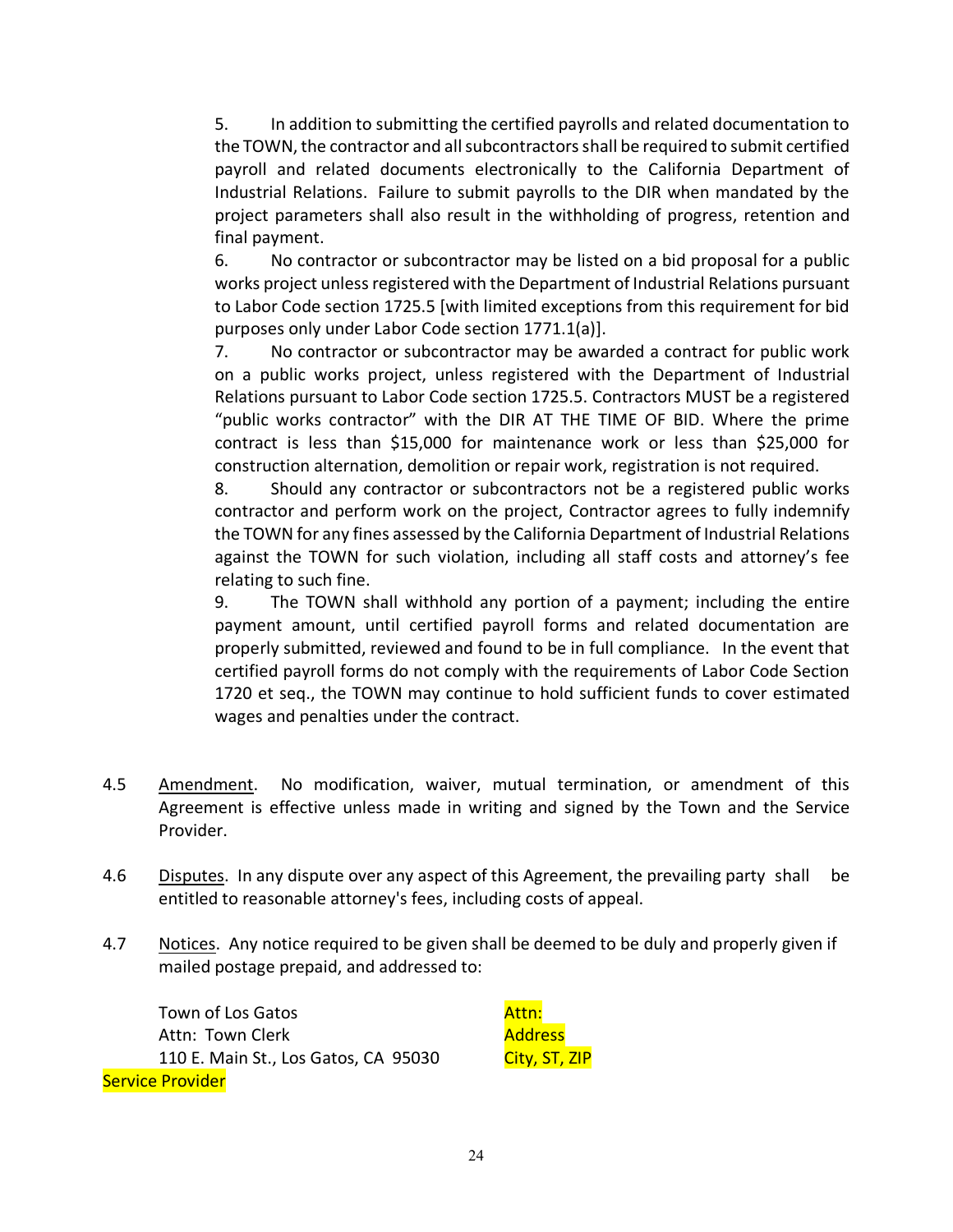or personally delivered to Service Provider to such address or such other address as Service Provider designates in writing to Town.

- 4.8 Order of Precedence. In the event of any conflict, contradiction, or ambiguity between the terms and conditions of this Agreement in respect of the Products or Services and any attachments to this Agreement, then the terms and conditions of this Agreement shall prevail over attachments or other writings.
- 4.9 Entire Agreement. This Agreement, including all Exhibits, constitutes the complete and exclusive statement of the Agreement between the Town and Service Provider. No terms, conditions, understandings or agreements purporting to modify or vary this Agreement, unless hereafter made in writing and signed by the party to be bound, shall be binding on either party.

IN WITNESS WHEREOF, the Town and Consultant have executed this Agreement

| Town of Los Gatos by:                             | Service Provider by:          |
|---------------------------------------------------|-------------------------------|
|                                                   |                               |
|                                                   |                               |
| Laurel Prevetti, Town Manager                     |                               |
|                                                   |                               |
| Recommended by:                                   | Title                         |
|                                                   |                               |
|                                                   |                               |
| Timm Borden                                       |                               |
| <b>Interim Director of Parks and Public Works</b> |                               |
|                                                   |                               |
| Approved as to Form:                              | Attest:                       |
|                                                   |                               |
|                                                   |                               |
| Robert Schultz, Town Attorney                     | Shelley Neis, CMC, Town Clerk |
|                                                   |                               |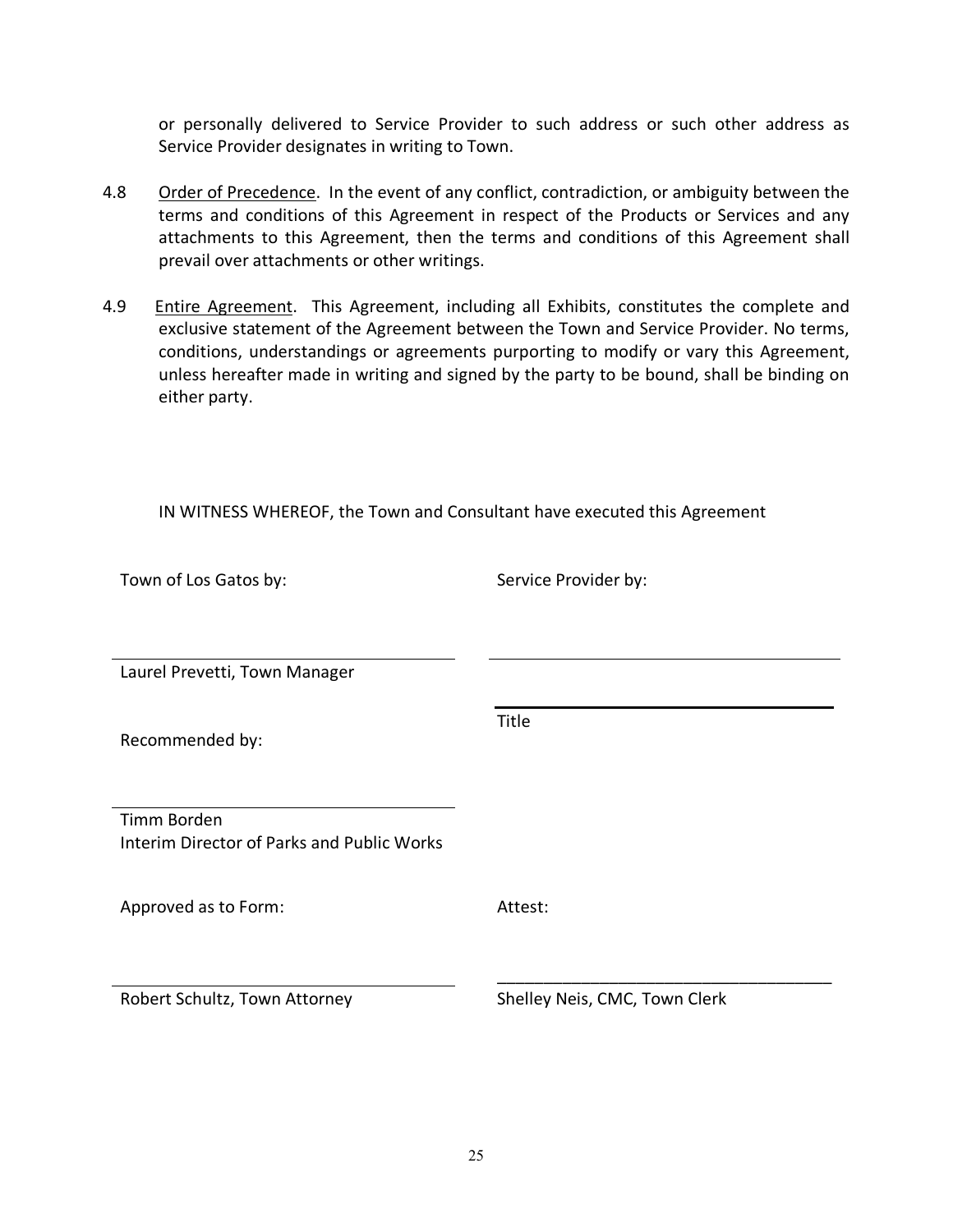### **ATTACHMENT D BID PRICE SHEET**

For all services described below, unless excluded by the Town in description of services below, the Town shall consider unit prices below to include all labor, equipment, fees of any kind, overhead, insurance, fuel, materials, surcharges, disposal fees, and any other costs associated with and necessary for the Bidder to perform such service. No qualifications, exemptions, or alterations of services described below will be allowed. Failure to comply will result in disqualification of bid.

### **COST PROPOSAL**

### **TABLE A - Base Bid Schedule Median and Facilities Maintenance**

| <b>Bid Item</b> | <b>Description</b>                       | Quantity                | <b>Services per</b><br>year    | <b>Unit Price</b><br>per service | <b>Total</b><br>price | <b>Total</b><br><b>Hours</b> |
|-----------------|------------------------------------------|-------------------------|--------------------------------|----------------------------------|-----------------------|------------------------------|
| 01              | September thru<br>February<br>$(1 - 16)$ | 2 services<br>per month | 24                             |                                  |                       |                              |
| 02              | March thru<br>August<br>$(1 - 16)$       | 3 services<br>per month | 36                             |                                  |                       |                              |
|                 |                                          |                         | <b>TABLE A Base bid total:</b> |                                  |                       |                              |

### **TABLE B - ADD-ALT Median and Facilities Maintenance**

| n n<br>υu | ADD/ALT<br>29<br>$\rightarrow$<br>-- | Quarterly |  |  |
|-----------|--------------------------------------|-----------|--|--|
|           |                                      |           |  |  |

# **TABLE C - Base Bid Schedule Mowing**

| <b>Bid Item</b> | Location                      | # of          | <b>Unit Price</b> | <b>Total Item</b> | <b>Total Hours</b> |  |
|-----------------|-------------------------------|---------------|-------------------|-------------------|--------------------|--|
|                 |                               | services/year |                   | <b>Price</b>      |                    |  |
| 04              | Oak Meadow Park               | 44            |                   |                   |                    |  |
| 05              | Live Oak Manor                | 44            |                   |                   |                    |  |
| 06              | <b>Bachman Park</b>           | 44            |                   |                   |                    |  |
| 07              | Plaza Park                    | 44            |                   |                   |                    |  |
| 08              | <b>Blossom Hill Park</b>      | 44            |                   |                   |                    |  |
| 09              | <b>Belgatos Park</b>          | 44            |                   |                   |                    |  |
| 10              | Howes Play Lot                | 44            |                   |                   |                    |  |
| 11              | Pageant Grounds               | 44            |                   |                   |                    |  |
| 12              | <b>Civic Center</b>           | 44            |                   |                   |                    |  |
| 13              | Los Gatos Youth Rec           | 44            |                   |                   |                    |  |
| 14              | Oak Hill play Lot             | 44            |                   |                   |                    |  |
| 15              | La Rinconada Park             | 44            |                   |                   |                    |  |
|                 | <b>Mowing Base Bid Total:</b> |               |                   |                   |                    |  |